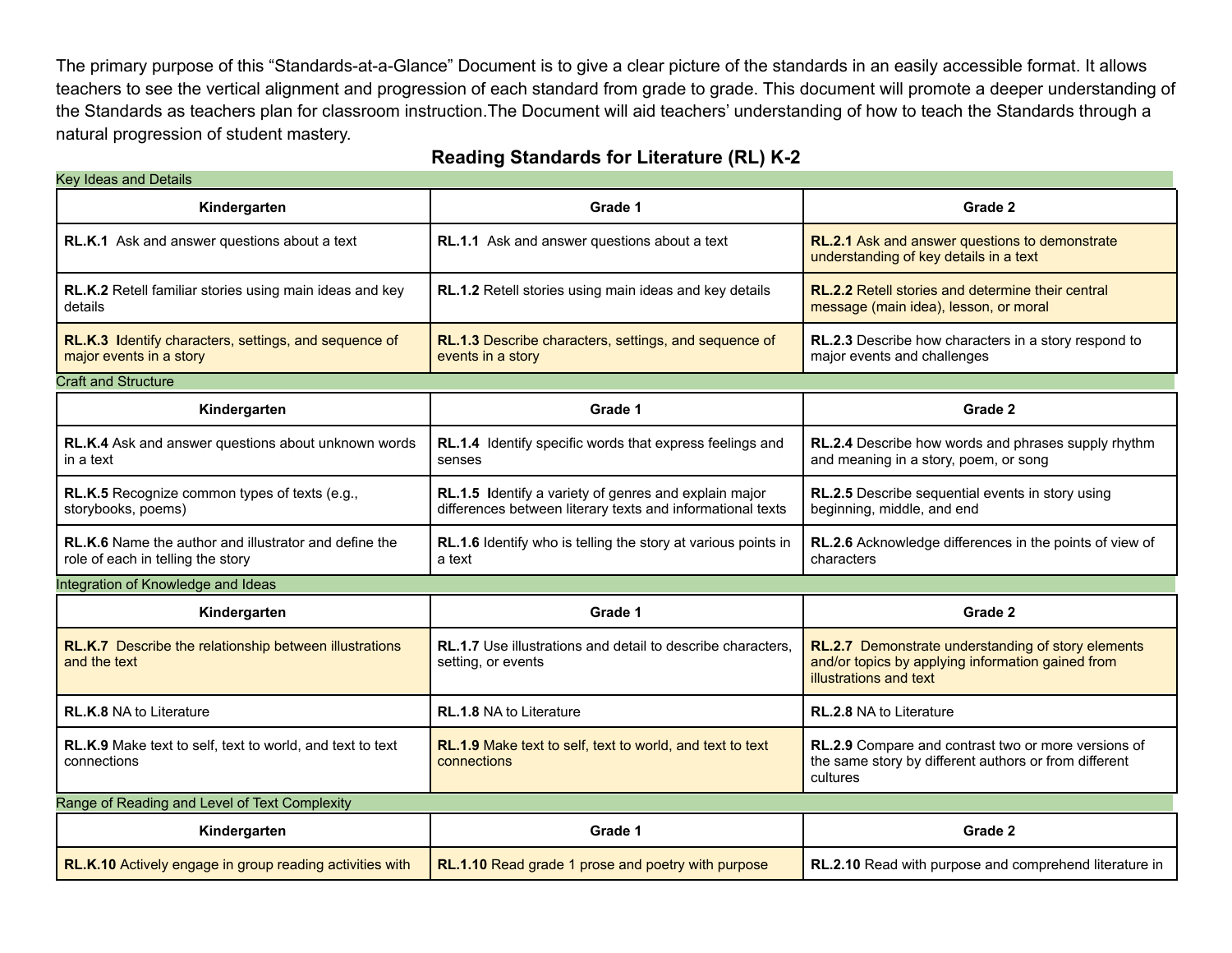| purpose and understanding | and understanding | the grades 2-3 text complexity band, with scaffolding as<br>needec |
|---------------------------|-------------------|--------------------------------------------------------------------|
|---------------------------|-------------------|--------------------------------------------------------------------|

### **Reading Standards for Informational Text (RI) K-2**

| <b>Key Ideas and Details</b>                                                                                 |                                                                                                          |                                                                                                                                |
|--------------------------------------------------------------------------------------------------------------|----------------------------------------------------------------------------------------------------------|--------------------------------------------------------------------------------------------------------------------------------|
| Kindergarten                                                                                                 | Grade 1                                                                                                  | Grade 2                                                                                                                        |
| RI.K.1 Ask and answer questions about a text                                                                 | RI.1.1 Ask and answer questions about key details in a<br>text                                           | RI.2.1 Ask and answer questions to demonstrate<br>understanding of key details in a text                                       |
| RI.K.2 Identify the topic and key details of a text                                                          | RI.1.2 Identify the main topic and retell key details of a<br>text                                       | RI.2.2 Identify the main topic of a multi-paragraph text as<br>well as the focus of specific paragraphs within the text        |
| RI.K.3 Identify and describe connections between<br>individuals, events, and pieces of information in a text | RI.1.3 Describe the connection between individuals,<br>events, ideas, or pieces of information in a text | <b>RI.2.3</b> Describe the connections between a series of<br>ideas, concepts, or events                                       |
| <b>Craft and Structure</b>                                                                                   |                                                                                                          |                                                                                                                                |
| Kindergarten                                                                                                 | Grade 1                                                                                                  | Grade 2                                                                                                                        |
| RI.K.4 Ask and answer questions about unknown words<br>in a text                                             | RI.1.4 Ask and answer questions to determine or clarify<br>unknown words in a text                       | RI.2.4 Determine the meaning of words and phrases in a<br>text relevant to a grade 2 topic or subject area                     |
| RI.K.5 Identify front cover, back cover, and title page of a<br>book                                         | RI.1.5 Use text features to locate key facts or information<br>in a text                                 | RI.2.5 Know and use various text features to locate key<br>facts or information in a text efficiently                          |
| <b>RI.K.6</b> Name the author and illustrator and define the role<br>of each the text                        | <b>RI.1.6</b> Describe how illustrations and words in a text<br>provide different information            | RI.2.6 Identify the main purpose of a text and identify<br>what the author wants to answer, explain, or describe               |
| Integration of Knowledge and Ideas                                                                           |                                                                                                          |                                                                                                                                |
| Kindergarten                                                                                                 | Grade 1                                                                                                  | Grade 2                                                                                                                        |
| RI.K.7 Describe the relationship between illustrations<br>and the text                                       | RI.1.7 Use illustrations and details in a text to describe its<br>key ideas                              | RI.2.7 Explain how specific images (e.g., a diagram<br>showing how a machine works) contribute to and clarify a<br>text        |
| RI.K.8 With support, identify the reasons an author gives<br>to support points in a text                     | RI.1.8 Identify the reasons an author gives to support<br>points in a text                               | RI.2.8 Describe how reasons support specific points the<br>author makes in a text.                                             |
| RI.K.9 Make text to self, text to world, and text to text<br>connections                                     | RI.1.9 Make text to self, text to world, and text to text<br>connections                                 | RI.2.9 Compare and contrast the most important points<br>presented by two texts on the same topic                              |
| Range of Reading and Level of Text Complexity                                                                |                                                                                                          |                                                                                                                                |
| Kindergarten                                                                                                 | Grade 1                                                                                                  | Grade 2                                                                                                                        |
| RI.K.10 Actively engage in group reading activities with<br>purpose and understanding                        | RI.1.10 Read grade 1 informational texts with purpose<br>and understanding                               | RI.2.10 Read with purpose and comprehend<br>informational texts in the 2-3 text complexity band, with<br>scaffolding as needed |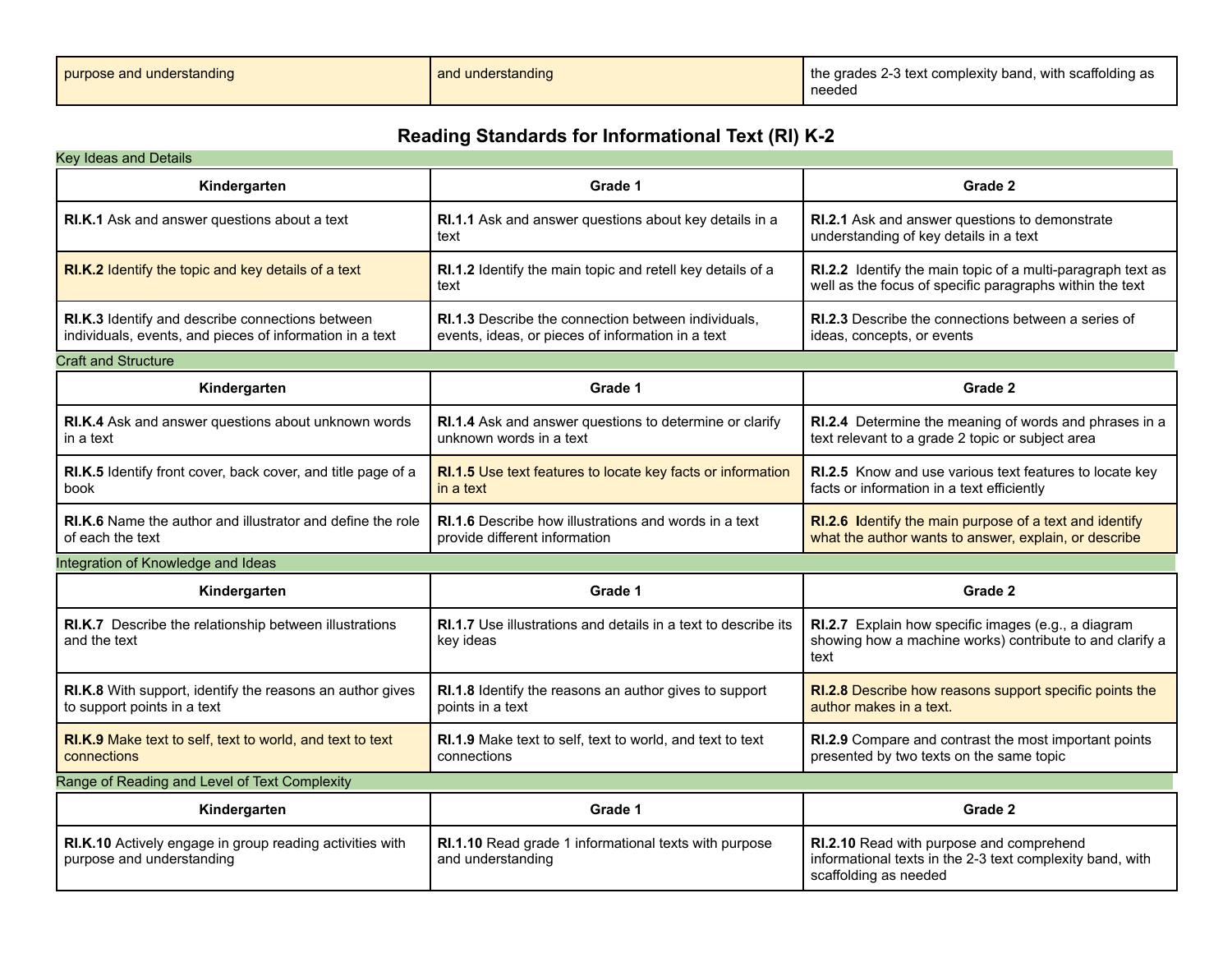### **Reading Standards for Foundational Skills (RF) K-2**

| <b>Print Concepts</b>                                                                                                                                                                                                                                                                                                                                                                                                                                                                                              |                                                                                                                                                                                                                                                                                                                                                                                                                                                                                                                                                                                                                 |                                                                                                                                                                                                                                                                                                                                                                                                                                                                                                   |
|--------------------------------------------------------------------------------------------------------------------------------------------------------------------------------------------------------------------------------------------------------------------------------------------------------------------------------------------------------------------------------------------------------------------------------------------------------------------------------------------------------------------|-----------------------------------------------------------------------------------------------------------------------------------------------------------------------------------------------------------------------------------------------------------------------------------------------------------------------------------------------------------------------------------------------------------------------------------------------------------------------------------------------------------------------------------------------------------------------------------------------------------------|---------------------------------------------------------------------------------------------------------------------------------------------------------------------------------------------------------------------------------------------------------------------------------------------------------------------------------------------------------------------------------------------------------------------------------------------------------------------------------------------------|
| Kindergarten                                                                                                                                                                                                                                                                                                                                                                                                                                                                                                       | Grade 1                                                                                                                                                                                                                                                                                                                                                                                                                                                                                                                                                                                                         | Grade 2                                                                                                                                                                                                                                                                                                                                                                                                                                                                                           |
| RF.K.1 Demonstrate understanding of basic features of<br>print<br>1a. Follow words from left to right, top to bottom, and<br>page by page<br>1b. Recognize that spoken words are represented in<br>written language by specific sequences of letters<br>1c. Understand that words are separated by spaces<br>1d. Recognize and name all upper and lowercase letters<br>1e. With tools, recognize a letters position in the alphabet                                                                                | RK.1.1 Demonstrate understanding of the organization<br>and basic features of print<br>1a. Recognize distinguishing features of a sentence (e.g.<br>first word, capitalization, punctuation)<br>1b. Alphabetize words to the first and second letter                                                                                                                                                                                                                                                                                                                                                            | Addressed in K and 1                                                                                                                                                                                                                                                                                                                                                                                                                                                                              |
| <b>Phonological Awareness</b>                                                                                                                                                                                                                                                                                                                                                                                                                                                                                      |                                                                                                                                                                                                                                                                                                                                                                                                                                                                                                                                                                                                                 |                                                                                                                                                                                                                                                                                                                                                                                                                                                                                                   |
| Kindergarten                                                                                                                                                                                                                                                                                                                                                                                                                                                                                                       | Grade 1                                                                                                                                                                                                                                                                                                                                                                                                                                                                                                                                                                                                         | Grade 2                                                                                                                                                                                                                                                                                                                                                                                                                                                                                           |
| RF.K.2 Demonstrate understanding of spoken words,<br>syllables, and sounds (phonemes)<br>2a. Recognize and produce rhyming words<br>2b. Count, blend, and segment syllables in spoken words<br>2c. Blend and segment onsets and rhymes of single<br>syllable spoken words<br>2d. Isolate and pronounce the initial sound, medial vowel,<br>and final sounds in 3 phoneme (CVC) words<br>2e. Create new words by orally manipulating phonemes<br>in one-syllable words                                              | RF.1.2 Demonstrate understanding of spoken words,<br>syllables, and sounds (phonemes)<br>2a. Distinguish long from short vowel sounds in<br>single-syllable words<br>2b. Orally produce single-syllable words by blending<br>sounds (phonemes) including consonant blends<br>2c. Isolate and pronounce the initial, medial vowel, and<br>final sounds in spoken single syllable words<br>2d. Blend and segment individual sounds (phonemes) in<br>spoken words                                                                                                                                                  | Addressed in K and 1                                                                                                                                                                                                                                                                                                                                                                                                                                                                              |
| <b>Phonics and Word Recognition</b>                                                                                                                                                                                                                                                                                                                                                                                                                                                                                |                                                                                                                                                                                                                                                                                                                                                                                                                                                                                                                                                                                                                 |                                                                                                                                                                                                                                                                                                                                                                                                                                                                                                   |
| Kindergarten                                                                                                                                                                                                                                                                                                                                                                                                                                                                                                       | Grade 1                                                                                                                                                                                                                                                                                                                                                                                                                                                                                                                                                                                                         | Grade 2                                                                                                                                                                                                                                                                                                                                                                                                                                                                                           |
| RF.K.3 Know and apply grade level phonics and word<br>analysis skills in decoding words<br>3a. Demonstrate one-to-one letter-sound<br>correspondence by producing the primary sound for each<br>consonant<br>3b. Associate the long and short sounds with common<br>spellings for the 5 major vowels<br>3c. Read common high frequency words by sight (the, of,<br>to, you, she, my, is, are, do, does)<br>3d. Distinguish between similarly spelled words by<br>identifying the sounds of the letters that differ | RF.1.3 Know and apply grade level phonics and word<br>analysis skills in decoding words<br>3a. Know letter-sound correspondences for common<br>consonant blends and digraphs<br>3b. Decode regularly spelled one-syllable words<br>3c. Know the final -e and common vowel team<br>conventions for representing long vowel sounds<br>3d. Use knowledge that every syllable must have a vowel<br>to determine how many syllables are in a word<br>3e. Decode two-syllable words by breaking words into<br>syllables<br>3f. Read words with inflectional endings<br>3g. Read grade 1 high-frequency words by sight | RF.2.3 Know and apply phonics and word analysis skills<br>in decoding words<br>3a. Distinguish long and short vowels when reading<br>regularly spelled one-syllable words<br>3b. Know spelling-sound correspondences for common<br>vowel teams<br>3c. Decode regularly spelled two-syllable words<br>3d. Decode words with common prefixes and suffixes<br>3e. Identify words with inconsistent but common<br>spelling-sound correspondences<br>3f. Read all common high-frequency words by sight |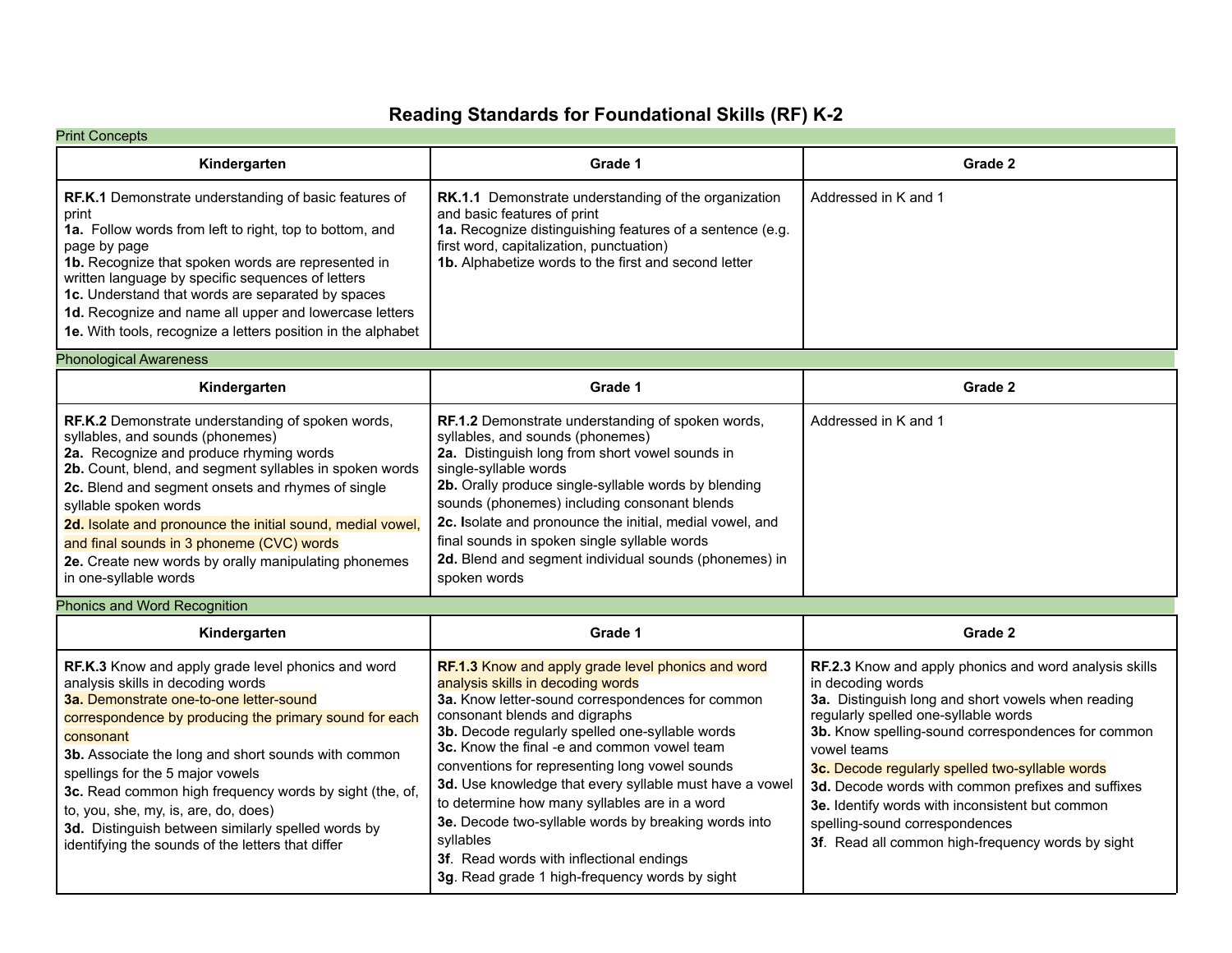| <b>Fluency</b>                               |                                                                          |                                                                                 |
|----------------------------------------------|--------------------------------------------------------------------------|---------------------------------------------------------------------------------|
| Kindergarten                                 | Grade 1                                                                  | Grade 2                                                                         |
| RF.K.4 Read and comprehend grade-level texts | RF.1.4 Read with fluency and accuracy to comprehend<br>grade-level texts | <b>RF.2.4</b> Read with fluency and accuracy to comprehend<br>grade-level texts |

# **Writing Standards (W) K-2**

| <b>Text Types and Purposes</b>                                                                                                                |                                                                                                                               |                                                                                                                                                                               |
|-----------------------------------------------------------------------------------------------------------------------------------------------|-------------------------------------------------------------------------------------------------------------------------------|-------------------------------------------------------------------------------------------------------------------------------------------------------------------------------|
| Kindergarten                                                                                                                                  | Grade 1                                                                                                                       | Grade 2                                                                                                                                                                       |
| W.K.1 Use a combination of drawing, dictating, and<br>writing to compose pieces that state an opinion and a<br>reason to support that opinion | W.1.1 Write opinion pieces that have an introduction,<br>reasons to support the opinion, and some sense of<br>closure         | W.2.1 Write opinion pieces that have an introduction,<br>state an opinion, and provide reasons to support the<br>opinion; use linking words to connect reasons and<br>opinion |
| W.K.2 Use a combination of drawing, dictating, and<br>writing to compose informative texts that name a topic<br>and supply information        | W.1.2 Write informative/explanatory pieces that introduce<br>the topic, supply facts, and provide closure                     | W.2.2 Write informative/explanatory texts which<br>introduce a topic, use facts and definitions to develop<br>points, and provide a concluding statement or section           |
| W.K.3 Use a combination of drawing, dictating, and<br>writing to narrate an event or events in a sequence                                     | W.1.3 Write narratives which recount events in sequence,<br>provide some detail, use transition words, and provide<br>closure | W.2.3 Write narratives which recount events in sequence,<br>provide detail and descriptions, use transition words, and<br>provide closure                                     |
| Production and Distribution of Writing                                                                                                        |                                                                                                                               |                                                                                                                                                                               |
| Kindergarten                                                                                                                                  | Grade 1                                                                                                                       | Grade 2                                                                                                                                                                       |
| W.K.4 Begins in grade 3                                                                                                                       | W.1.4 Begins in grade 3                                                                                                       | W.2.4 Begins in grade 3                                                                                                                                                       |
| W.K.5 Respond to questions and suggestions from peers<br>to strengthen writing as needed                                                      | W.1.5 Respond to feedback; answer questions and add<br>detail to strengthen writing                                           | <b>W.2.5</b> Strengthen writing as needed by revising and<br>editing based on feedback from adults and peers                                                                  |
|                                                                                                                                               |                                                                                                                               |                                                                                                                                                                               |
| W.K.6 Explore digital tools to produce and publish writing                                                                                    | W.1.6 Collaborate with peers to use digital tools to<br>produce and publish writing                                           | W.2.6 Collaborate with peers to use digital tools to<br>produce and publish writing                                                                                           |
| Research to Build and Present Knowledge                                                                                                       |                                                                                                                               |                                                                                                                                                                               |
| Kindergarten                                                                                                                                  | Grade 1                                                                                                                       | Grade 2                                                                                                                                                                       |
| W.K.7 Participate in shared research and writing projects                                                                                     | W.1.7 Participate in shared research and writing projects                                                                     | W.2.7 Participate in shared research and writing projects                                                                                                                     |
| W.K.8 With support, recall information from experiences<br>or gather from provided sources to answer a question                               | W.1.8 Recall information from experiences or gather<br>information from provided sources to answer a question                 | W.2.8 Recall or gather information from provided sources<br>to answer a question                                                                                              |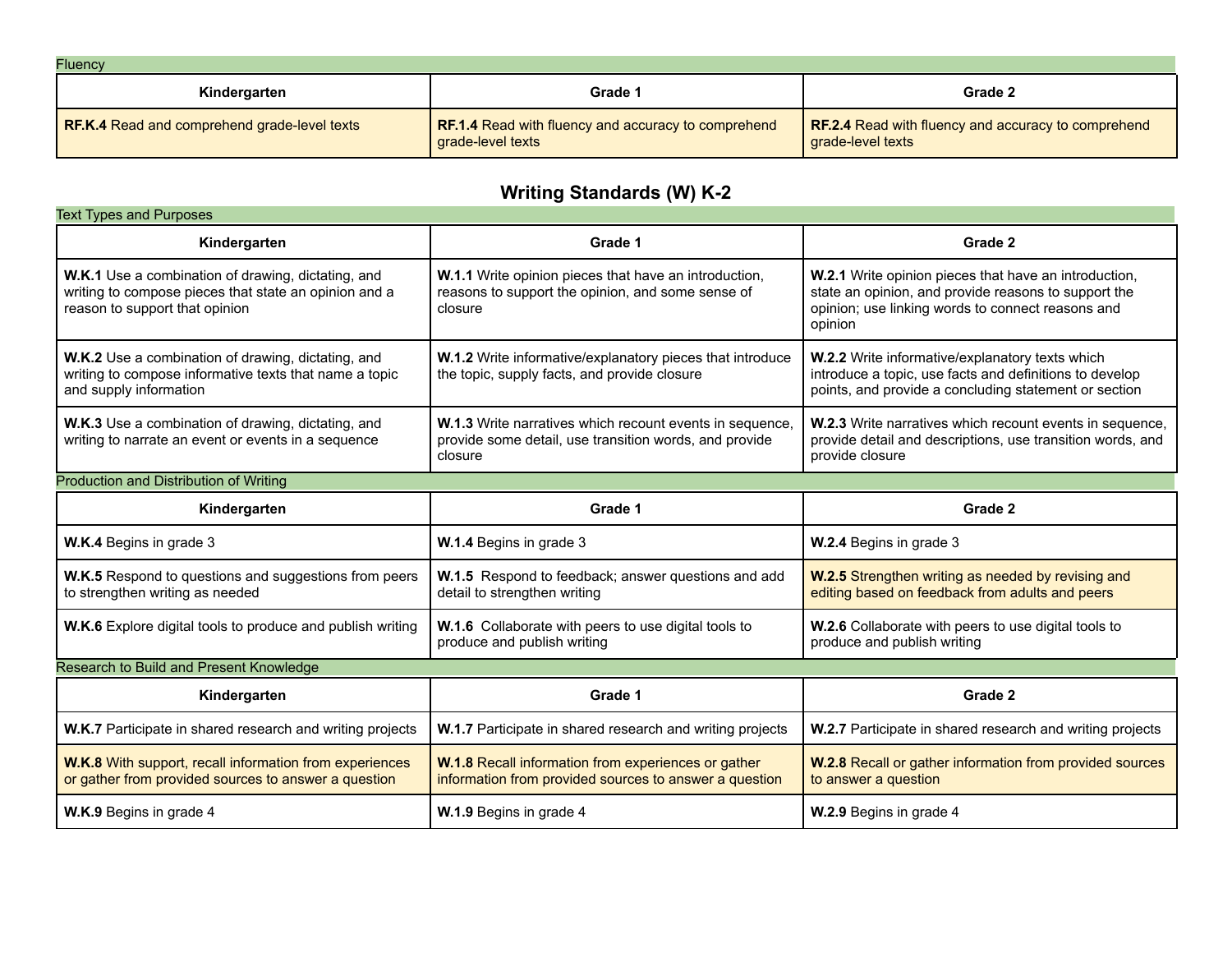| Range of Writing         |                          |                          |
|--------------------------|--------------------------|--------------------------|
| Kindergarten             | Grade 1                  | Grade 2                  |
| W.K.10 Begins in grade 3 | W.1.10 Begins in grade 3 | W.2.10 Begins in grade 3 |

# **Speaking and Listening Standards (SL) K-2**

| <b>Comprehension and Collaboration</b>                                                                                                                                                                                      |                                                                                                                                                                                                                                                                                                                                       |                                                                                                                                                                                                                                                                                                                                           |
|-----------------------------------------------------------------------------------------------------------------------------------------------------------------------------------------------------------------------------|---------------------------------------------------------------------------------------------------------------------------------------------------------------------------------------------------------------------------------------------------------------------------------------------------------------------------------------|-------------------------------------------------------------------------------------------------------------------------------------------------------------------------------------------------------------------------------------------------------------------------------------------------------------------------------------------|
| Kindergarten                                                                                                                                                                                                                | Grade 1                                                                                                                                                                                                                                                                                                                               | Grade 2                                                                                                                                                                                                                                                                                                                                   |
| <b>SL.K.1</b> Participate in collaborative conversations with<br>diverse peers and adults in a variety of settings<br>1a. Follow agreed-upon rules for discussion<br>1b. Continue a conversation through multiple exchanges | SL.1.1 Participate in collaborative conversations with<br>diverse peers and adults in a variety of settings<br>1a. Follow agreed-upon rules for discussion<br>1b. Advance discussion by responding to the comments<br>of others through multiple exchanges<br>1c. Ask clarifying questions about topics and texts under<br>discussion | SL.2.1 Participate in collaborative conversations with<br>diverse peers and adults in a variety of settings<br>1a. Follow agreed-upon rules for discussion<br>1b. Build on others' talk in conversations by linking their<br>comments to the remarks of others<br>1c. Ask clarifying questions about topics and texts under<br>discussion |
| SL.K.2 Ask and answer questions about key details to<br>confirm understanding of a text                                                                                                                                     | <b>SL.1.2</b> Ask and answer questions about key details in a<br>read-aloud or presentation                                                                                                                                                                                                                                           | SL.2.2 Recount or describe key ideas or details from<br>texts, media, or oral presentation                                                                                                                                                                                                                                                |
| SL.K.3 Ask and answer questions in order to seek help,<br>get information, or clarify                                                                                                                                       | SL.1.3 Ask and answer questions in order to clarify what<br>the speaker says and identify a speaker's point of view                                                                                                                                                                                                                   | SL.2.3 Ask and answer questions about what a speaker<br>says; respectfully agree or disagree with the speaker's<br>point of view, providing a reason(s)                                                                                                                                                                                   |
| Presentation and Knowledge of Ideas                                                                                                                                                                                         |                                                                                                                                                                                                                                                                                                                                       |                                                                                                                                                                                                                                                                                                                                           |
| Kindergarten                                                                                                                                                                                                                | Grade 1                                                                                                                                                                                                                                                                                                                               | Grade 2                                                                                                                                                                                                                                                                                                                                   |
| SL.K.4 Describe familiar people, places, things, and<br>events with detail                                                                                                                                                  | SL.1.4 Describe people, places, things, and events and<br>with relevant detail, expressing ideas and feelings clearly                                                                                                                                                                                                                 | SL.2.4 Tell a story or recount an experience with<br>appropriate facts and relevant, descriptive details,<br>speaking audibly in coherent sentences                                                                                                                                                                                       |
| SL.K.5 Create and/or utilize visual displays to support<br>descriptions                                                                                                                                                     | <b>SL.1.5</b> Create and/or utilize visual displays to clarify<br>ideas, thoughts, or feelings                                                                                                                                                                                                                                        | SL.2.5 Include digital media and/or visual displays in<br>presentations to clarify or support ideas, thoughts, and<br>feelings                                                                                                                                                                                                            |
| <b>SL.K.6</b> Speak audibly and express thoughts, feelings,<br>and ideas clearly                                                                                                                                            | SL.1.6 Express thoughts, feelings and ideas clearly,<br>using complete sentences                                                                                                                                                                                                                                                      | SL.2.6 Express thoughts, feelings and ideas clearly,<br>using complete and detailed sentences                                                                                                                                                                                                                                             |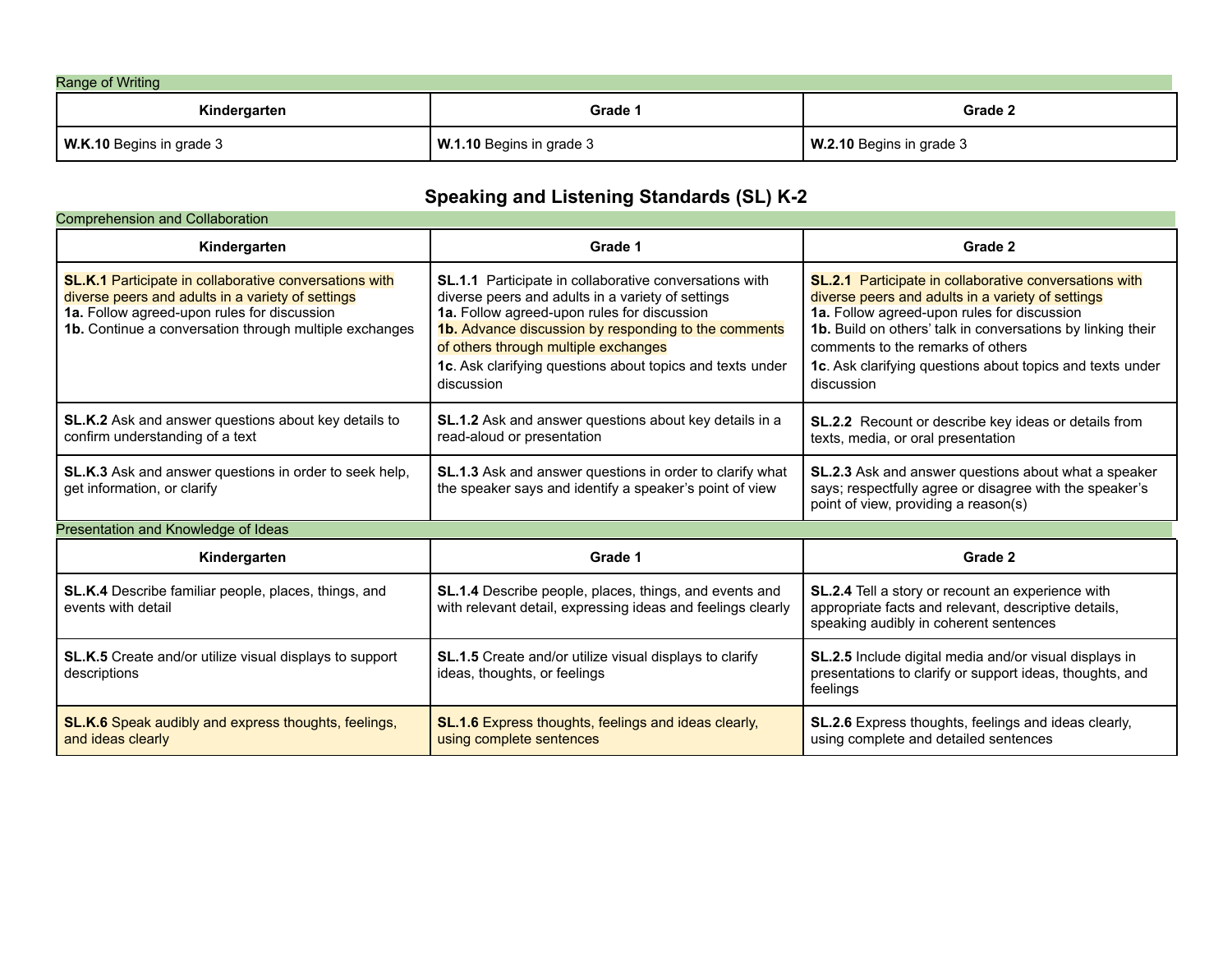## **Language Standards (L) K-2**

| <b>Conventions of Standard English</b>                                                                                                                                                                                                                                                                                                                                                                            |                                                                                                                                                                                                                                                                                                                                                                                                                                                                                                                                                                                                                                                                                                                                                                                      |                                                                                                                                                                                                                                                                                                                                                                                                                                                                                                                                                                                                                                                                                                                                                                                                      |  |
|-------------------------------------------------------------------------------------------------------------------------------------------------------------------------------------------------------------------------------------------------------------------------------------------------------------------------------------------------------------------------------------------------------------------|--------------------------------------------------------------------------------------------------------------------------------------------------------------------------------------------------------------------------------------------------------------------------------------------------------------------------------------------------------------------------------------------------------------------------------------------------------------------------------------------------------------------------------------------------------------------------------------------------------------------------------------------------------------------------------------------------------------------------------------------------------------------------------------|------------------------------------------------------------------------------------------------------------------------------------------------------------------------------------------------------------------------------------------------------------------------------------------------------------------------------------------------------------------------------------------------------------------------------------------------------------------------------------------------------------------------------------------------------------------------------------------------------------------------------------------------------------------------------------------------------------------------------------------------------------------------------------------------------|--|
| Kindergarten                                                                                                                                                                                                                                                                                                                                                                                                      | Grade 1                                                                                                                                                                                                                                                                                                                                                                                                                                                                                                                                                                                                                                                                                                                                                                              | Grade 2                                                                                                                                                                                                                                                                                                                                                                                                                                                                                                                                                                                                                                                                                                                                                                                              |  |
| <b>L.K.1</b> Demonstrate command of conventions of<br>standards english grammar and usage when writing or<br>speaking<br>1a. Print all upper and lowercase letters<br>1b. Use nouns and verbs<br>1c. Form regular plural nouns orally by adding /s/ or /es/<br>1d. Understand and use question words<br>1e. Use common prepositions<br>1f. Produce and expand complete sentences in shared<br>language activities | <b>L.1.1</b> Demonstrate command of conventions of<br>standards english grammar and usage when writing or<br>speaking<br>1a. Print all upper and lowercase letters using correct<br>letter formation<br>1b. Use common, proper, and possessive nouns<br>1c. Use singular and plural nouns with matching verbs in<br>basic sentences (e.g. he hops, we hop)<br>1d. Use personal, possessive, and indefinite pronouns<br>(e.g. I, me, my, they, them)<br>1e. Use past, present, and future tense verbs<br>1f. Use frequently occurring adjectives<br>1g. Use frequently occurring conjunctions<br>2h.Use determiners (e.g. articles, demonstratives)<br>1i. Use frequently occurring prepositions<br>1j. Respond to prompts using a variety of varied<br>sentence types and structures | <b>L.2.1</b> Demonstrate command of conventions of standard<br>english grammar and usage when writing or speaking<br>1a. Use collective nouns (e.g., group)<br>1b. Form and use frequently occurring irregular plural<br>nouns (e.g., feet, children, teeth)<br>1c. Use reflexive pronouns (e.g., myself, ourselves)<br>1d. Form and use the past tense of frequently occurring<br>irregular verbs (e.g., sat, hid, told).<br>1e. Use adjectives and adverbs, and choose between<br>them depending on what is to be modified<br>1f. Produce, expand, and rearrange complete simple and<br>compound sentences (e.g., The boy watched the movie;<br>The little boy watched the movie; The action movie was<br>watched by the little boy)<br>1g. Use cursive to write letters and words<br>proficiently |  |
| L.K.2 Demonstrate command of the conventions of<br>standard english capitalization, punctuation, and spelling<br>when writing<br>2a. Capitalize the first word in a sentence and the<br>pronoun I<br>2b. Name and use end punctuation<br>2c. Write a letter or letters for most consonant and short<br>vowel sounds (phonemes)<br>2d. Spell simple words phonetically                                             | <b>L.1.2</b> Demonstrate command of the conventions of<br>standard english capitalization, punctuation, and spelling<br>when writing<br>2a. Capitalize dates and names of people<br>2b. Use end punctuation for sentences<br>2c. Use commas in dates and to separate single words in<br>a series<br>2d. Spell grade 1 irregular words correctly, use<br>conventional spelling for words with common spelling<br>patterns<br>2e. Use spelling patterns and phonemic awareness to<br>spell untaught words                                                                                                                                                                                                                                                                              | <b>L.2.2</b> Demonstrate command of the conventions of<br>Standard English capitalization, punctuation, and spelling<br>when writing<br>2a. Capitalize holidays, product names, and geographic<br>names.<br>2b. Use commas in greetings and closings of letters.<br>2c. Use an apostrophe to form contractions and<br>frequently occurring possessives<br>2d. Generalize learned spelling patterns when writing<br>words<br>2e. Consult reference materials as needed to check and<br>correct spellings                                                                                                                                                                                                                                                                                              |  |
| Knowledge of Language                                                                                                                                                                                                                                                                                                                                                                                             |                                                                                                                                                                                                                                                                                                                                                                                                                                                                                                                                                                                                                                                                                                                                                                                      |                                                                                                                                                                                                                                                                                                                                                                                                                                                                                                                                                                                                                                                                                                                                                                                                      |  |
| Kindergarten                                                                                                                                                                                                                                                                                                                                                                                                      | Grade 1                                                                                                                                                                                                                                                                                                                                                                                                                                                                                                                                                                                                                                                                                                                                                                              | Grade 2                                                                                                                                                                                                                                                                                                                                                                                                                                                                                                                                                                                                                                                                                                                                                                                              |  |
| L.K.3 Begins in grade 2                                                                                                                                                                                                                                                                                                                                                                                           | L.1.3 Begins in grade 2                                                                                                                                                                                                                                                                                                                                                                                                                                                                                                                                                                                                                                                                                                                                                              | L.2.3 Use knowledge of language and its conventions<br>when writing, speaking, reading, or listening                                                                                                                                                                                                                                                                                                                                                                                                                                                                                                                                                                                                                                                                                                 |  |
| <b>Vocabulary Aquisition and Use</b>                                                                                                                                                                                                                                                                                                                                                                              |                                                                                                                                                                                                                                                                                                                                                                                                                                                                                                                                                                                                                                                                                                                                                                                      |                                                                                                                                                                                                                                                                                                                                                                                                                                                                                                                                                                                                                                                                                                                                                                                                      |  |
| Kindergarten                                                                                                                                                                                                                                                                                                                                                                                                      | Grade 1                                                                                                                                                                                                                                                                                                                                                                                                                                                                                                                                                                                                                                                                                                                                                                              | Grade 2                                                                                                                                                                                                                                                                                                                                                                                                                                                                                                                                                                                                                                                                                                                                                                                              |  |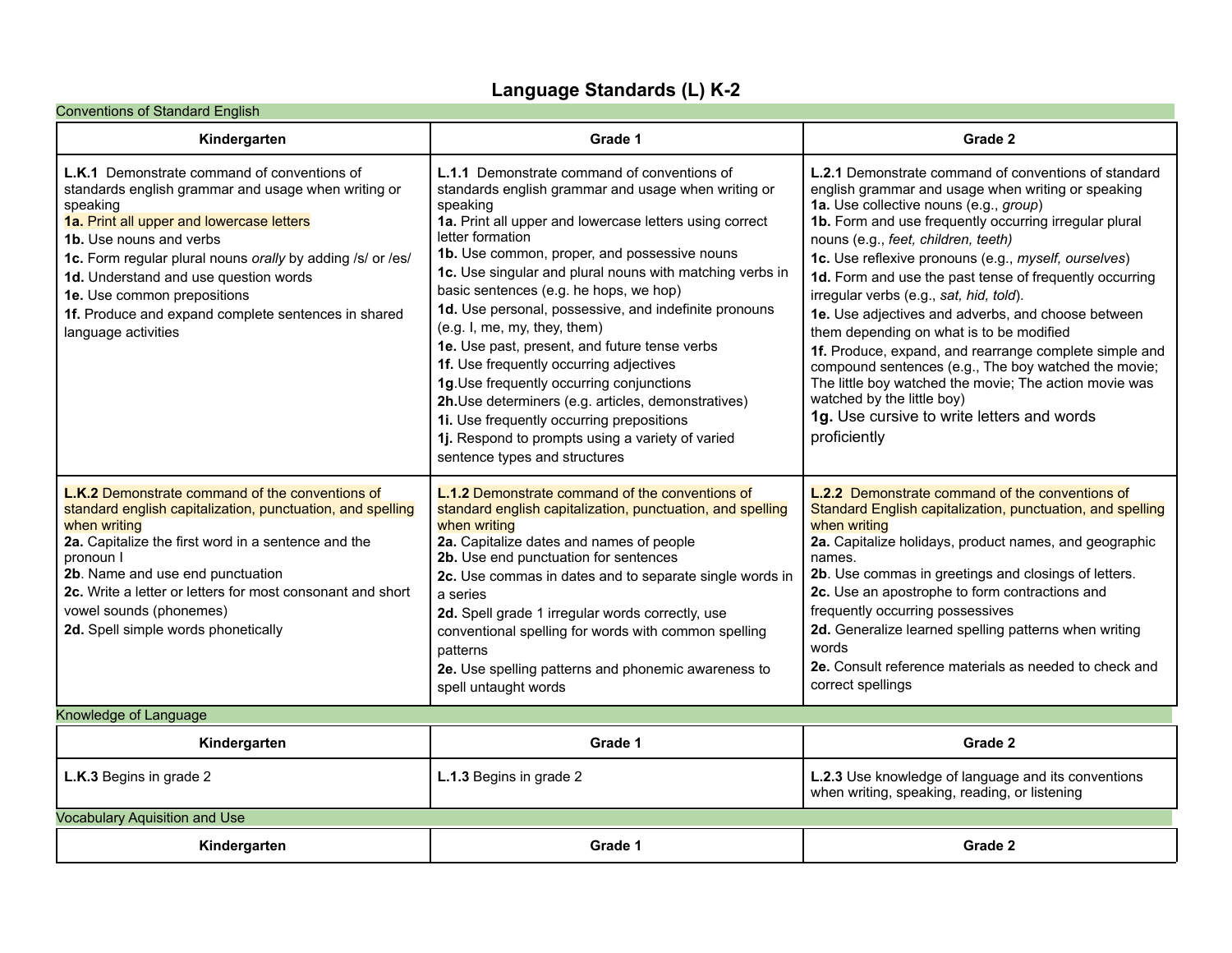| L.K.4 Explore and use new vocabulary and<br>multiple-meaning words and phrases<br>4a. Identify new meanings for familiar words and apply<br>them accurately (e.g. knowing duck is a bird and learning<br>the verb duck)<br>4b. Use the most frequently occurring inflections and<br>affixes (e.g. -ed, -s, re-, un-, pre-, -ful, -less)                                                                                                                                                                                   | L.1.4 Explore and use new vocabulary and<br>multiple-meaning words and phrases<br>4a. Use sentence-level context as a clue to the meaning<br>or phrase<br>4b. Use the most frequently affixes as a clue to the<br>meaning of a word<br>4c. Identify frequently occurring root words (e.g. look)<br>and their inflectional endings (e.g. looks, looked, looking)<br>4d. Use knowledge of the meaning of individual words to<br>predict the meaning of compound words                         | L.2.4 Determine or clarify the meaning of unknown and<br>multiple-meaning words and phrases, using an array of<br>strategies<br>4a. Use sentence-level context as a clue to the meaning<br>of a word or phrase<br>4b. Determine the meaning of the new word formed<br>when a known prefix is added to a known word<br>4c. Use a known root word as a clue to the meaning of<br>an unknown word with the same root (e.g., addition,<br>additional)<br>4d. Use knowledge of compound words in oral and<br>written expression<br>4e. Use digital and printed reference materials to<br>determine the meaning of words and phrases |
|---------------------------------------------------------------------------------------------------------------------------------------------------------------------------------------------------------------------------------------------------------------------------------------------------------------------------------------------------------------------------------------------------------------------------------------------------------------------------------------------------------------------------|---------------------------------------------------------------------------------------------------------------------------------------------------------------------------------------------------------------------------------------------------------------------------------------------------------------------------------------------------------------------------------------------------------------------------------------------------------------------------------------------|--------------------------------------------------------------------------------------------------------------------------------------------------------------------------------------------------------------------------------------------------------------------------------------------------------------------------------------------------------------------------------------------------------------------------------------------------------------------------------------------------------------------------------------------------------------------------------------------------------------------------------|
| L.K.5 Explore and discuss word relationships and<br>meanings<br>5a. Sort common objects into categories to gain a sense<br>of concepts the categories represent<br>5b. Demonstrate understanding of verbs and adjectives<br>by relating them to their antonym<br>5c. Identify real-life connections between words and their<br>use (e.g. note places at school that are colorful)<br>5d. Explore variations among verbs that describe the<br>same general action (e.g. walk, march, gallop) by acting<br>out the meanings | L.1.5 Explore and discuss word relationships and<br>meanings<br>5a. Sort common objects into categories to gain a sense<br>of concepts the categories represent<br>5b. Define words by category and one or more ey<br>attributes<br>5c. Identify real-life connections between words and their<br>use (e.g. note places at school that are colorful)<br>5d. Distinguish shades of meaning and differing intensity<br>in verbs and adjectives by defining them or acting out the<br>meanings | L.2.5 Explore and discuss word relationships and<br>meanings<br>5a. Identify real life connections between words and their<br>use<br><b>5b.</b> Distinguish shades of meaning among closely related<br>verbs and adjectives<br>5c. Identify synonyms, antonyms, homophones, and<br>homonyms                                                                                                                                                                                                                                                                                                                                    |
| L.K.6 Use words and phrases acquired through<br>conversations, reading and being read to, and<br>responding to texts                                                                                                                                                                                                                                                                                                                                                                                                      | L.1.6 Use words and phrases acquired through<br>conversations, reading and being read to, and<br>responding to texts                                                                                                                                                                                                                                                                                                                                                                        | L.2.6 Use words and phrases acquired through<br>responding to texts, including using adjectives and<br>adverbs to describe (e.g. when other kids are happy that<br>makes me happy)                                                                                                                                                                                                                                                                                                                                                                                                                                             |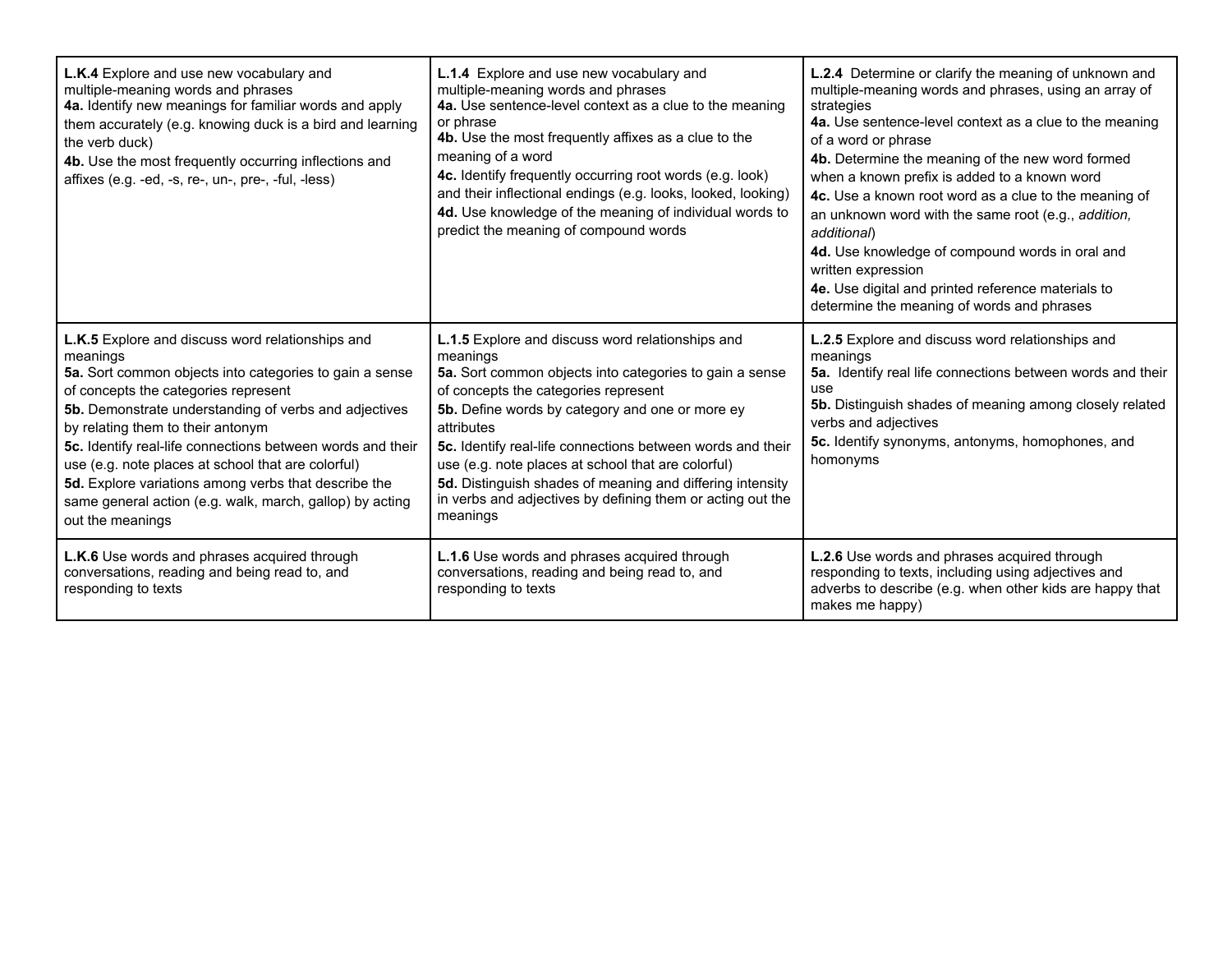### **Reading Standards for Literature (RL) 3-5**

| Key Ideas and Details                                                                                                               |                                                                                                                                                                                                                                                                                     |                                                                                                                                                        |
|-------------------------------------------------------------------------------------------------------------------------------------|-------------------------------------------------------------------------------------------------------------------------------------------------------------------------------------------------------------------------------------------------------------------------------------|--------------------------------------------------------------------------------------------------------------------------------------------------------|
| Grade 3                                                                                                                             | Grade 4                                                                                                                                                                                                                                                                             | Grade 5                                                                                                                                                |
| RL.3.1 Use text evidence and support to ask and answer<br>questions about a text                                                    | RL.4.1 Refer to details and examples in a text when<br>explaining what the text says explicitly and when drawing<br>inferences from the text                                                                                                                                        | RL.5.1 Quote accurately from a text when explaining<br>what the text says explicitly and when drawing inferences<br>from the text                      |
| <b>RL.3.2</b> Retell stories and determine the main idea and<br>how to is supported by key details                                  | RL.4.2 Determine a theme of a story, drama, or poem<br>from details in the text; summarize the text                                                                                                                                                                                 | <b>RL.5.2</b> Determine a theme or central idea and explain<br>how it is supported by key details and literary elements;<br>summarize a text           |
| <b>RL.3.3</b> Explain how character actions contribute to the<br>sequence of events in a story                                      | RL.4.3 Describe a character, setting, or event, drawing<br>on specific details in the text                                                                                                                                                                                          | RL.5.3 Compare and contrast two or more characters,<br>settings, or events in a story or drama, drawing on<br>specific details in the text             |
| <b>Craft and Structure</b>                                                                                                          |                                                                                                                                                                                                                                                                                     |                                                                                                                                                        |
| Grade 3                                                                                                                             | Grade 4                                                                                                                                                                                                                                                                             | Grade 5                                                                                                                                                |
| RL.3.4 Determine the meaning of words and phrases as<br>they are used in a text, distinguishing literal from<br>figurative language | RL.4.4 Determine the meaning of words, phrases,<br>figurative language, academic, and content-specific<br>words                                                                                                                                                                     | RL.5.4 Determine the meaning of words and phrases as<br>they are used in the text to influence meaning, tone, or<br>mood                               |
| RL.3.5 Identify parts of stories, dramas, and poems using<br>terms such as chapter, scene, and stanza                               | RL.4.5 Explain major differences in poems, drama, and<br>prose, and refer to the structural elements of poems<br>(e.g., verse, rhythm, meter) and drama (e.g., casts of<br>characters, settings, descriptions, dialogue, stage<br>directions) when writing or speaking about a text | RL.5.5 Explain how a series of chapters, scenes, or<br>stanzas fits together to provide the overall structure of a<br>particular story, drama, or poem |
| RL.3.6 Distinguish one's own point of view from those of<br>the characters or narrator(s)                                           | RL.4.6 Compare and contrast the point of view from<br>which different stories are narrated, including the<br>difference between first- and third-person narrations                                                                                                                  | RL.5.6 Describe how a narrator's or speaker's point of<br>view influences how events are described                                                     |
| Integration of Knowledge and Ideas                                                                                                  |                                                                                                                                                                                                                                                                                     |                                                                                                                                                        |
| Grade 3                                                                                                                             | Grade 4                                                                                                                                                                                                                                                                             | Grade 5                                                                                                                                                |
| RL.3.7 Explain how specific aspects of a text's<br>illustrations contribute to what is conveyed by the words<br>in a story          | <b>RL.4.7</b> Make connections between the text and a visual<br>or oral presentation of the text, identifying where each<br>version reflects specific descriptions and directions in the<br>text                                                                                    | RL.5.7 Analyze how visual and multimedia elements<br>contribute to the meaning, tone, or beauty of a text                                              |
| RL.3.8 Not Applicable to Literature                                                                                                 | RL.4.8 Not Applicable to Literature                                                                                                                                                                                                                                                 | RL.5.8 Not Applicable to Literature                                                                                                                    |
| RL.3.9 Compare and contrast the themes, settings or<br>plots of two or more texts                                                   | RL.4.9 Compare and contrast common themes and<br>topics in stories, myths, and traditional literature<br>from different cultures                                                                                                                                                    | RL.5.9 Compare and contrast stories in the same genre<br>on their approaches to similar themes and topics                                              |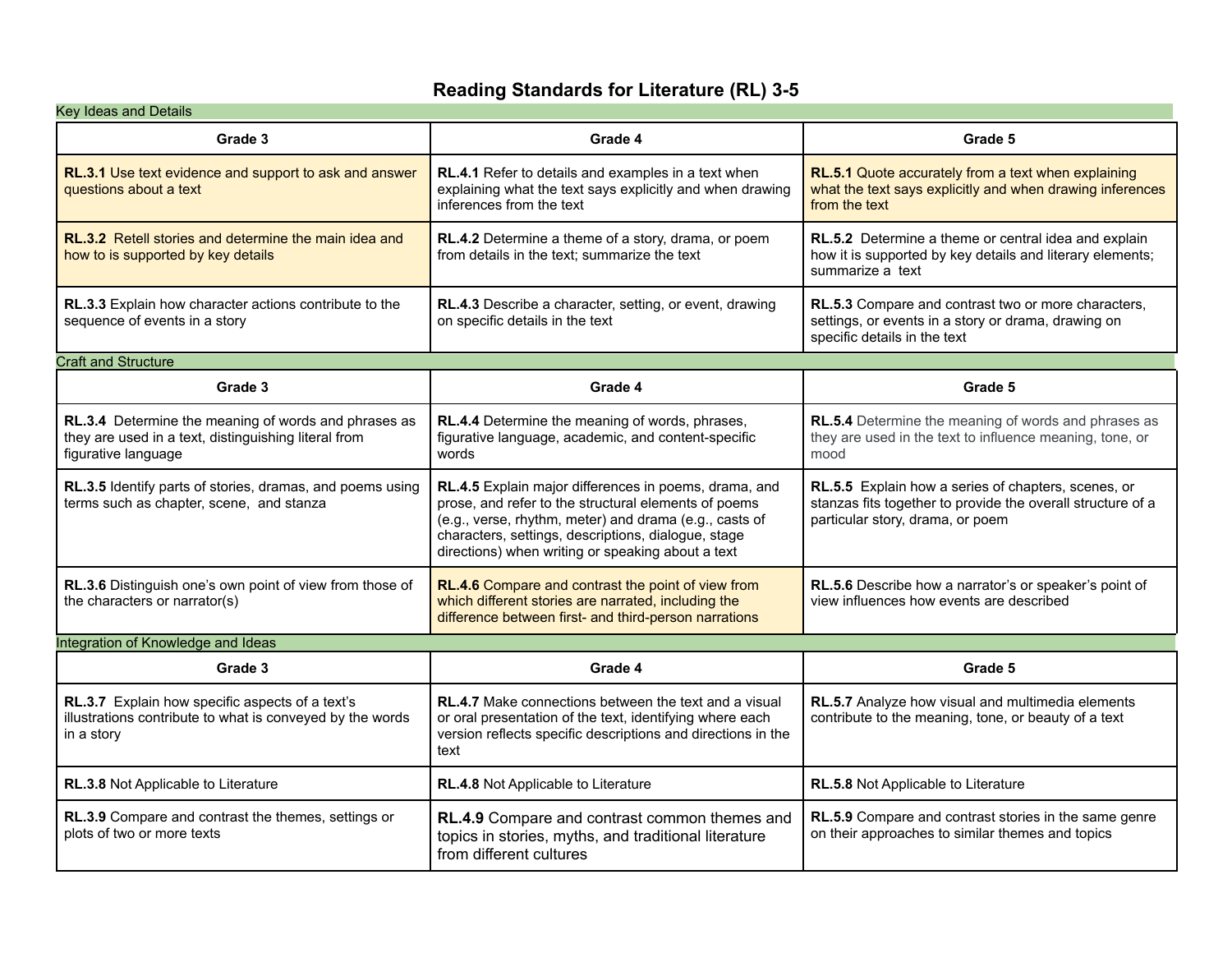| Range of Reading and Level of Text Complexity                                                                                   |                                                                                                                          |                                                                                                                                          |
|---------------------------------------------------------------------------------------------------------------------------------|--------------------------------------------------------------------------------------------------------------------------|------------------------------------------------------------------------------------------------------------------------------------------|
| Grade 3                                                                                                                         | Grade 4                                                                                                                  | Grade 5                                                                                                                                  |
| RL.3.10 Read with purpose and comprehend literature in<br>the grades 2-3 text complexity band independently and<br>proficiently | RL.4.10 Read with purpose and comprehend a variety of<br>genres in the 4-5 text complexity band-scaffolding as<br>needed | <b>RL.5.10</b> Read with purpose and comprehend a variety of<br>genres in the 4-5 text complexity band independently and<br>proficiently |

# **Reading Standards for Informational Text (RI) 3-5**

| <b>Key Ideas and Details</b>                                                                                                                       |                                                                                                                                                           |                                                                                                                                                             |
|----------------------------------------------------------------------------------------------------------------------------------------------------|-----------------------------------------------------------------------------------------------------------------------------------------------------------|-------------------------------------------------------------------------------------------------------------------------------------------------------------|
| Grade 3                                                                                                                                            | Grade 4                                                                                                                                                   | Grade 5                                                                                                                                                     |
| RI.3.1 Use text evidence and support to ask and answer<br>questions about a text or topic                                                          | <b>RI.4.1</b> Refer to details and examples in a text when<br>explaining what the text says explicitly and when drawing<br>inferences from the text       | RI.5.1 Quote accurately from a text when explaining what<br>the text says explicitly and when drawing inferences from<br>the text                           |
| <b>RI.3.2</b> Determine the main idea of a text; recount the key<br>details and explain how they support the main idea                             | <b>RI.4.2</b> Determine the main idea of a text and explain how<br>it is supported by key details; summarize the text                                     | <b>RI.5.2</b> Determine two or more main ideas of a text and<br>explain how they are supported by key details;<br>summarize the text                        |
| RI.3.3 Describe the connections between ideas.<br>concepts, or a series of events using temporal language<br>and/or cause and effect               | RI.4.3 Based on specific information in the text, explain<br>events, procedures, ideas, or concepts in historical,<br>scientific, or technical texts      | RI.5.3 Explain the relationship between two or more<br>individuals, events, ideas, or concepts based on specific<br>evidence from the text                  |
| <b>Craft and Structure</b>                                                                                                                         |                                                                                                                                                           |                                                                                                                                                             |
| Grade 3                                                                                                                                            | Grade 4                                                                                                                                                   | Grade 5                                                                                                                                                     |
| RI.3.4 Determine the meaning of words, phrases,<br>figurative language, and academic and content-specific<br>words                                 | RI.4.4 Determine the meaning of academic and<br>domain-specific words or phrases in a text                                                                | RI.5.4 Determine the meaning of academic and<br>content-specific words or phrases in a text                                                                 |
| RI.3.5 Use text features and digital search tools to locate<br>information relevant to a given topic efficiently                                   | RI.4.5 Describe the overall structure (e.g., chronology,<br>cause/effect, problem/solution) of events, ideas,<br>concepts, or information in a text       | RI.5.5 Compare and contrast the overall structure (e.g.,<br>chronology, comparison, etc) of events, ideas, concepts,<br>or information in two or more texts |
| RI.3.6 Distinguish one's own point of view from that of the<br>author of a text                                                                    | RI.4.6 Compare and contrast a primary and secondary<br>source on the same event or topic                                                                  | RI.5.6 Analyze multiple accounts of the same event or<br>topic, noting important similarities and differences in the<br>point of view they represent        |
| Integration of Knowledge and Ideas                                                                                                                 |                                                                                                                                                           |                                                                                                                                                             |
| Grade 3                                                                                                                                            | Grade 4                                                                                                                                                   | Grade 5                                                                                                                                                     |
| RI.3.7 Use information gained from visual displays and<br>words in a text to demonstrate understanding of the text                                 | RI.4.7 Interpret information presented visually, orally, or<br>quantitatively; explain how the information contributes to<br>an understanding of the text | RI.5.7 Analyze how visual and multimedia elements<br>contribute to meaning of informational texts                                                           |
| RI.3.8 Describe the logical connection between particular<br>sentences and paragraphs in a text (e.g., comparison,<br>cause/effect, sequence, etc) | RI.4.8 Explain how claims in a text are supported by<br>relevant reasons and evidence                                                                     | RI.5.8 Explain how an author uses reasons and<br>evidence to support points in a text, linking reasons and<br>evidence to specific point(s)                 |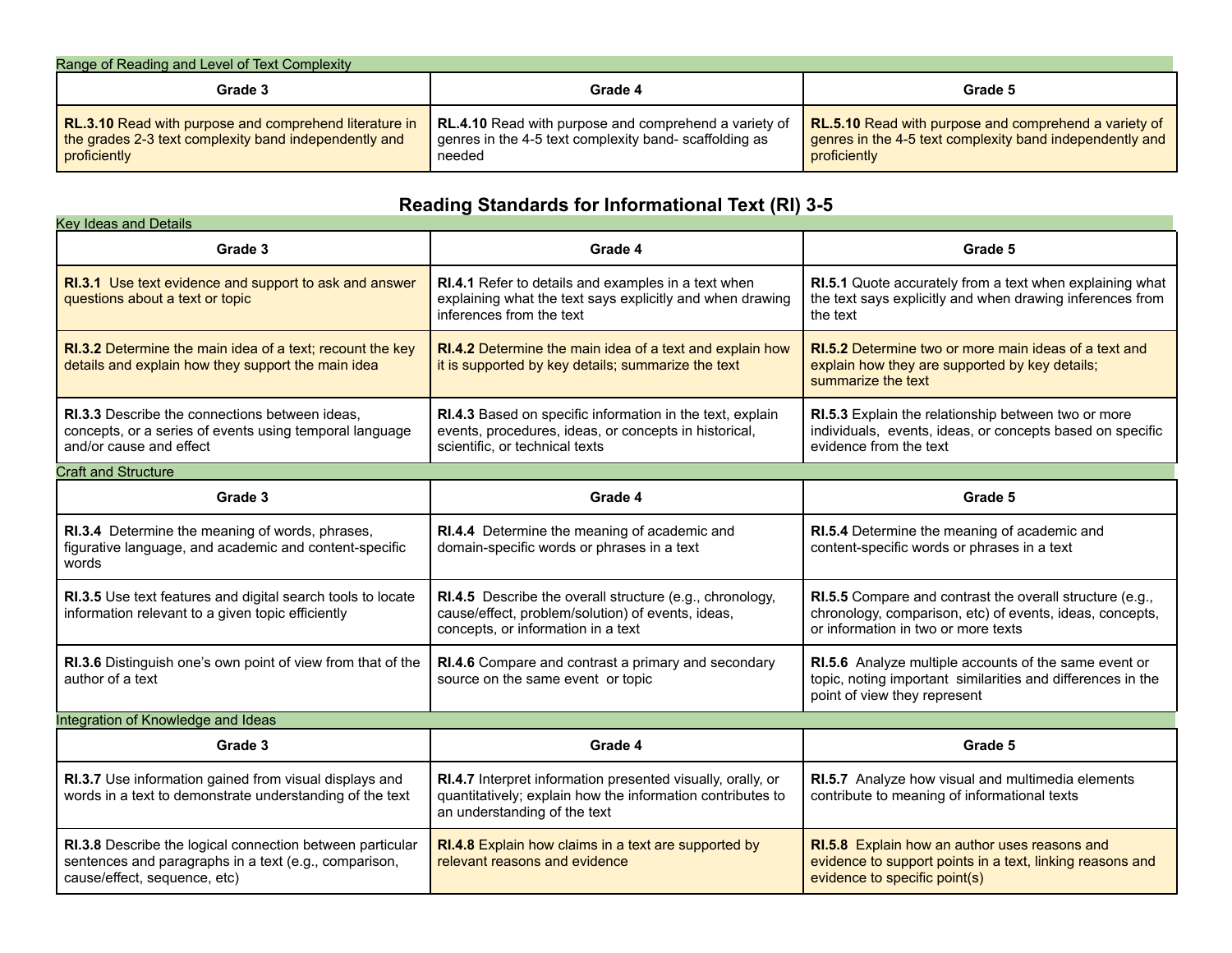| <b>RI.3.9</b> Compare and contrast the most important points<br>and key details presented in two texts on the same topic           | <b>RI.4.9</b> Integrate information from two texts on the same<br>topic in order to write or speak about the subject<br>knowledgeably    | <b>RI.5.9</b> Synthesize information from several texts on the<br>same topic in order to write or speak about the subject<br>knowledgeably |
|------------------------------------------------------------------------------------------------------------------------------------|------------------------------------------------------------------------------------------------------------------------------------------|--------------------------------------------------------------------------------------------------------------------------------------------|
| Range of Reading and Level of Text Complexity                                                                                      |                                                                                                                                          |                                                                                                                                            |
| Grade 3                                                                                                                            | Grade 4                                                                                                                                  | Grade 5                                                                                                                                    |
| RI.3.10 Read with purpose and comprehend<br>informational texts in the 2-3 text complexity band,<br>independently and proficiently | <b>RI.4.10</b> Read with purpose and comprehend<br>informational texts in the 4-5 text complexity band- with<br>scaffolding as necessary | <b>RI.5.10</b> Read with purpose and comprehend<br>informational texts in the 4-5 text complexity band-<br>independently and proficiently  |

# **Reading Standards for Foundational Skills (RF) 3-5**

| <b>Print Concepts</b>                                                                                                                                                                                                                                                                                           |                                                                                                                                                                                                                                                            |                                                                                                                                                                                                                                                            |  |
|-----------------------------------------------------------------------------------------------------------------------------------------------------------------------------------------------------------------------------------------------------------------------------------------------------------------|------------------------------------------------------------------------------------------------------------------------------------------------------------------------------------------------------------------------------------------------------------|------------------------------------------------------------------------------------------------------------------------------------------------------------------------------------------------------------------------------------------------------------|--|
| Grade 3                                                                                                                                                                                                                                                                                                         | Grade 4                                                                                                                                                                                                                                                    | Grade 5                                                                                                                                                                                                                                                    |  |
| Addressed in K-1                                                                                                                                                                                                                                                                                                | Addressed in K-1                                                                                                                                                                                                                                           | Addressed in K-1                                                                                                                                                                                                                                           |  |
| <b>Phonological Awareness</b>                                                                                                                                                                                                                                                                                   |                                                                                                                                                                                                                                                            |                                                                                                                                                                                                                                                            |  |
| Grade 3                                                                                                                                                                                                                                                                                                         | Grade 4                                                                                                                                                                                                                                                    | Grade 5                                                                                                                                                                                                                                                    |  |
| Addressed in K-1                                                                                                                                                                                                                                                                                                | Addressed in K-1                                                                                                                                                                                                                                           | Addressed in K-1                                                                                                                                                                                                                                           |  |
| <b>Phonics and Word Recognition</b>                                                                                                                                                                                                                                                                             |                                                                                                                                                                                                                                                            |                                                                                                                                                                                                                                                            |  |
| Grade 3                                                                                                                                                                                                                                                                                                         | Grade 4                                                                                                                                                                                                                                                    | Grade 5                                                                                                                                                                                                                                                    |  |
| <b>RF.3.3</b> Know and apply phonics and word analysis skills<br>in decoding words<br>3a. Identify and know the meaning of most common<br>prefixes and suffixes<br><b>3b.</b> Decode words with common Latin suffixes<br>3c. Decode multisyllabic words<br>3d. Read grade-appropriate irregularly spelled words | <b>RF.4.3</b> Know and apply phonics and word analysis skills<br>in decoding words<br>3a. Use knowledge of letter-sound correspondences,<br>syllabication patterns, and morphology to read unfamiliar<br>multisyllabic words in context and out of context | <b>RF.5.3</b> Know and apply phonics and word analysis skills<br>in decoding words<br>3a. Use knowledge of letter-sound correspondences,<br>syllabication patterns, and morphology to read unfamiliar<br>multisyllabic words in context and out of context |  |

| <b>Fluency</b> |
|----------------|
|----------------|

| Grade 3                                                    | Grade 4                                                    | Grade 5                                                  |
|------------------------------------------------------------|------------------------------------------------------------|----------------------------------------------------------|
| <b>RF.3.4</b> Read with sufficient accuracy and fluency to | <b>RF.4.4</b> Read with sufficient accuracy and fluency to | RF.5.4 Read with sufficient accuracy and fluency to      |
| support comprehension                                      | support comprehension                                      | support comprehension                                    |
| 4a. Read grade-level text with purpose and                 | 4a. Read grade-level text with purpose and                 | 4a. Read grade-level text with purpose and               |
| understanding                                              | understanding                                              | understanding                                            |
| 4b. Read grade level texts aloud with accuracy,            | 4b. Read grade level texts aloud with accuracy,            | 4b. Read prose and poetry with accuracy, appropriate     |
| appropriate rate, and expression                           | appropriate rate, and expression                           | rate, and expression                                     |
| 4c. Use context to confirm or self correct, rereading as   | 4c. Use context to confirm or self correct, rereading as   | 4c. Use context to confirm or self correct, rereading as |
| necessary                                                  | necessary                                                  | necessary                                                |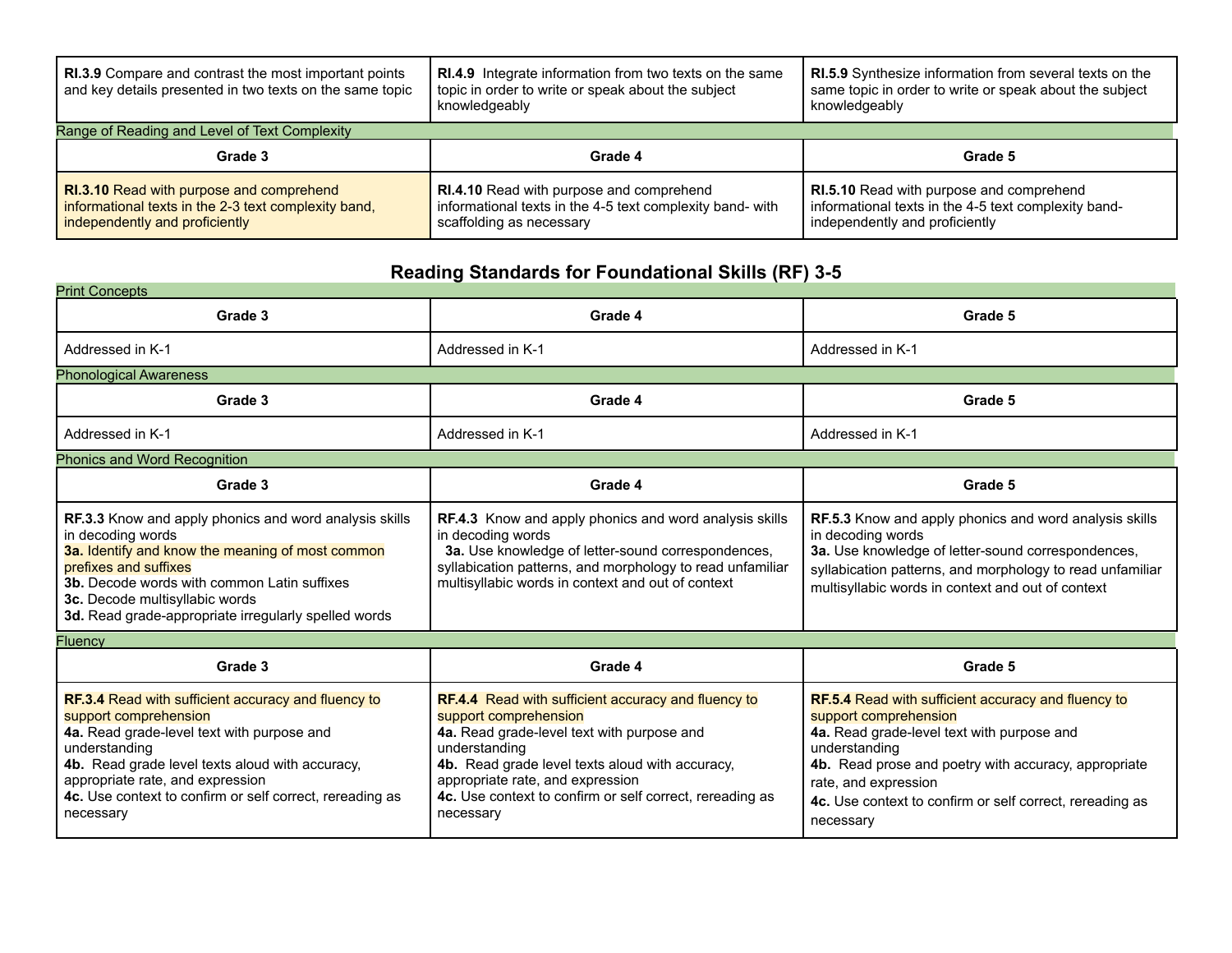### **Writing Standards (W) 3-5**

| <b>Text Types and Purposes</b>                                                                                                                                                                                                                                                                                                                                                |                                                                                                                                                                                                                                                                                                                                                                                                                                                                                                                                                                                                                                                                                                    |                                                                                                                                                                                                                                                                                                                                                                                                                                                                                                                                                                                                                                                                                                                                                     |  |
|-------------------------------------------------------------------------------------------------------------------------------------------------------------------------------------------------------------------------------------------------------------------------------------------------------------------------------------------------------------------------------|----------------------------------------------------------------------------------------------------------------------------------------------------------------------------------------------------------------------------------------------------------------------------------------------------------------------------------------------------------------------------------------------------------------------------------------------------------------------------------------------------------------------------------------------------------------------------------------------------------------------------------------------------------------------------------------------------|-----------------------------------------------------------------------------------------------------------------------------------------------------------------------------------------------------------------------------------------------------------------------------------------------------------------------------------------------------------------------------------------------------------------------------------------------------------------------------------------------------------------------------------------------------------------------------------------------------------------------------------------------------------------------------------------------------------------------------------------------------|--|
| Grade 3                                                                                                                                                                                                                                                                                                                                                                       | Grade 4                                                                                                                                                                                                                                                                                                                                                                                                                                                                                                                                                                                                                                                                                            | Grade 5                                                                                                                                                                                                                                                                                                                                                                                                                                                                                                                                                                                                                                                                                                                                             |  |
| W.3.1 Write a opinion pieces with an argument to support<br>a claim, using clear reasons and relevant evidence<br>1a. Introduce topic, state an opinion, and follow a clear<br>organizational structure<br>1b. Provide reasons that support the opinion<br>1c. Use language to link/connect opinion and reasons<br>1d. Provide a conclusion                                   | <b>W.4.1</b> Write opinion pieces on topics or texts with a clear<br>point of view and text evidence for support<br>1a. Introduce topic, state an opinion, and follow a clear<br>organizational structure<br>1b. Provide reasons that are supported by facts and<br>details<br>1c. Link opinion and reasons using words and phrases<br>(e.g., for instance, in order to, etc)<br>1d. Provide a conclusion related to the opinion presented                                                                                                                                                                                                                                                         | W.5.1 Write opinion pieces on topics or texts with a clear<br>point of view and evidentiary support<br>1a. Provide a clear introduction, state an opinion, and<br>create a structure in which ideas are logically grouped to<br>support the writer's purpose<br>1b. Provide logically ordered reasons that are supported<br>by facts and details<br>1c. Link opinions and reasons using words, phrases, and<br>clauses (e.g., consequently, specifically)<br>1d. Provide a conclusion related to the opinion<br>presented                                                                                                                                                                                                                           |  |
| W.3.2 Write informative/explanatory texts to examine a<br>topic and convey ideas and information clearly<br>2a. Provide an introduction and organize ideas clearly<br>2b. Develop the topic with facts, definitions, and details.<br>2c. Using language to link/connect ideas<br>2d. Provide a conclusion                                                                     | W.4.2 Write informative/explanatory tests to examine a<br>topic and convey ideas and information clearly<br>2a. Provide a clear introduction; group related information<br>in paragraphs, using headings, illustrations, and<br>multimedia when useful<br>2b. Develop the topic with facts, definitions, concrete<br>details, quotations, or other information and examples<br>2c. Link ideas within categories of information using<br>words and phrases (e.g., another, for example, also, etc)<br>2d. Use precise language and domain-specific<br>vocabulary to inform about or explain the topic<br>2e. Provide a conclusion or section related to the<br>information or explanation presented | W.5.2 Write informative/explanatory texts to examine a<br>topic and convey ideas and information clearly<br>2a. Provide a clear introduction; group related information<br>in paragraphs, using headings, illustrations, and<br>multimedia when useful<br>2b. Develop the topic with facts, definitions, concrete<br>details, quotations, or other information and examples<br>related to the topic<br>2c. Link ideas within and across categories of information<br>using words, phrases, and clauses (e.g. in contrast,<br>especially)<br>2d. Use precise language and domain-specific<br>vocabulary to inform about or explain the topic<br>2e. Provide a concluding statement or section related to<br>the information or explanation presented |  |
| W.3.3 Write narratives using effective technique,<br>descriptive details, and clear sequence<br>3a. Establish a situation and introduce a narrator and/or<br>characters; organize an event sequence that unfolds<br>naturally<br>3b. Use dialogue and details to develop the story<br>3c. Use temporal words and phrases to signal event<br>order<br>3d. Provide a conclusion | W.4.3 Write narratives using effective technique,<br>descriptive details, and clear sequence of events<br>3a. Establish a situation and introduce a narrator and/or<br>characters<br>3b. Use dialogue and detailed descriptions to develop the<br>story<br>3c. Use a variety of transitional words and phrases to<br>manage the sequence of events<br>3d. Use concrete words and phrases and sensory details<br>to convey experiences and events precisely<br>3e. Provide a conclusion that follows from the narrated<br>experiences or events                                                                                                                                                     | W.5.3 Write narratives using effective technique,<br>descriptive details, and clear sequence of events<br>3a. Establish a situation and introduce a narrator and/or<br>characters; organize event sequence that unfolds<br>naturally<br>3b. Use narrative techniques (e.g. dialogue, description,<br>pacing) to develop experiences and events or show how<br>characters respond<br>3c. Use a variety of transitional words and phrases to<br>manage the sequence of events<br>3d. Use concrete words and phrases and sensory details<br>to convey experiences and events precisely<br>3e. Provide a conclusion that follows from the narrated<br>experiences or events                                                                             |  |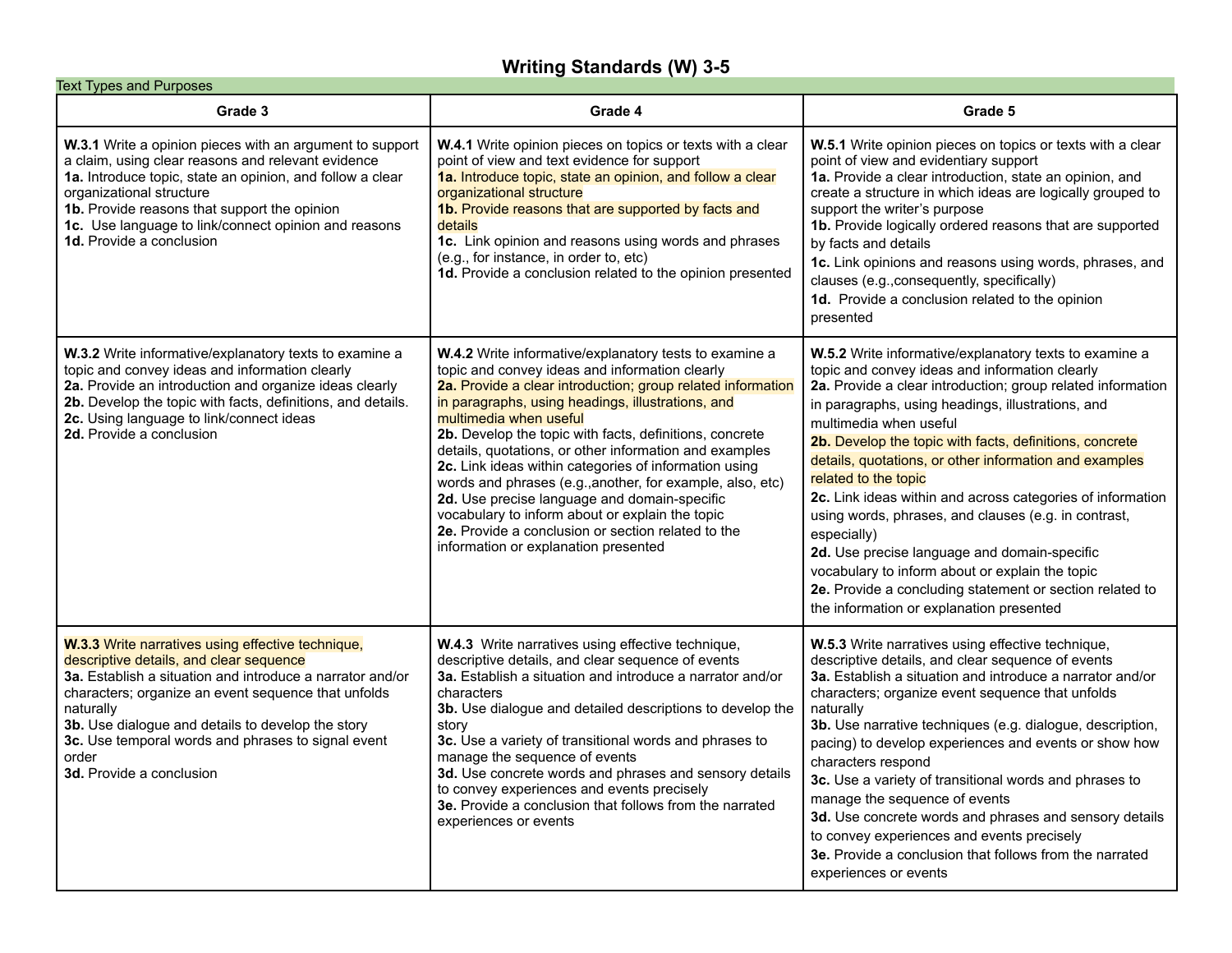| Production and Distribution of Writing                                                                                                  |                                                                                                                                                                                                                                 |                                                                                                                                                                                                                                 |
|-----------------------------------------------------------------------------------------------------------------------------------------|---------------------------------------------------------------------------------------------------------------------------------------------------------------------------------------------------------------------------------|---------------------------------------------------------------------------------------------------------------------------------------------------------------------------------------------------------------------------------|
| Grade 3                                                                                                                                 | Grade 4                                                                                                                                                                                                                         | Grade 5                                                                                                                                                                                                                         |
| W.3.4 Produce writing in which the development and<br>organization are appropriate to task and purpose                                  | <b>W.4.4</b> Produce clear and coherent writing in which the<br>development and organization are appropriate to task,<br>purpose, and audience                                                                                  | W.5.4 Produce clear and coherent writing in which the<br>development and organization are appropriate to task,<br>purpose, and audience                                                                                         |
| W.3.5 Develop and strengthen writing as needed by<br>planning, revising, and editing                                                    | W.4.5 Develop and strengthen writing as needed by<br>planning, revising, and editing                                                                                                                                            | W.5.5 Collaborate to develop and strengthen writing as<br>needed by planning, revising, and editing                                                                                                                             |
| W.3.6 Use technology to produce and publish writing<br>(using keyboarding skills) as well as to interact and<br>collaborate with others | W.4.6 Conduct research to answer questions, and to<br>build knowledge through investigating multiple aspects<br>of a topic                                                                                                      | W.5.6 Use technology to produce and publish writing, to<br>collaborate with others, and to demonstrate sufficient<br>command of keyboarding skills to type a minimum of two<br>pages in a single sitting                        |
| Research to Build and Present Knowledge                                                                                                 |                                                                                                                                                                                                                                 |                                                                                                                                                                                                                                 |
| Grade 3                                                                                                                                 | Grade 4                                                                                                                                                                                                                         | Grade 5                                                                                                                                                                                                                         |
| W.3.7 Conduct short research projects that build<br>knowledge about a topic                                                             | W.4.7 Conduct short research projects that build<br>knowledge through investigation of different aspects of a<br>topic                                                                                                          | W.5.7 Conduct short research projects that use several<br>sources to build knowledge through investigation of<br>different aspects of a topic                                                                                   |
| W.3.8 Conduct short research projects that build<br>knowledge about a topic                                                             | W.4.8 Recall information from experiences or gather<br>information from print and digital sources to serve as<br>evidence; take notes and categorize information, and<br>provide a list of sources                              | W.5.8 Recall information from experiences or gather<br>information from print and digital sources to serve as<br>evidence; summarize or paraphrase information in notes<br>and finished work, and provide a list of sources     |
| W.3.9 Begins in grade 4                                                                                                                 | W.4.9 Draw evidence from literary or informational texts<br>to support analysis, reflection, and research<br>9a. Apply grade 4 reading standards to literature<br>9b. Apple grade 4 reading standards to informational<br>texts | W.5.9 Draw evidence from literary or informational texts<br>to support analysis, reflection, and research<br>9a. Apply grade 5 reading standards to literature<br>9b. Apple grade 5 reading standards to informational<br>texts |
| Range of Writing                                                                                                                        |                                                                                                                                                                                                                                 |                                                                                                                                                                                                                                 |
| Grade 3                                                                                                                                 | Grade 4                                                                                                                                                                                                                         | Grade 5                                                                                                                                                                                                                         |
| W.3.10 Write routinely for a range of discipline-specific<br>tasks, purposes, and audiences                                             | W.4.10 Write routinely (both short-term and long-term) for<br>a range of discipline-specific tasks, purposes, and<br>audiences                                                                                                  | W.5.10 Write routinely (both short-term and long-term) for<br>a range of discipline-specific tasks, purposes, and<br>audiences                                                                                                  |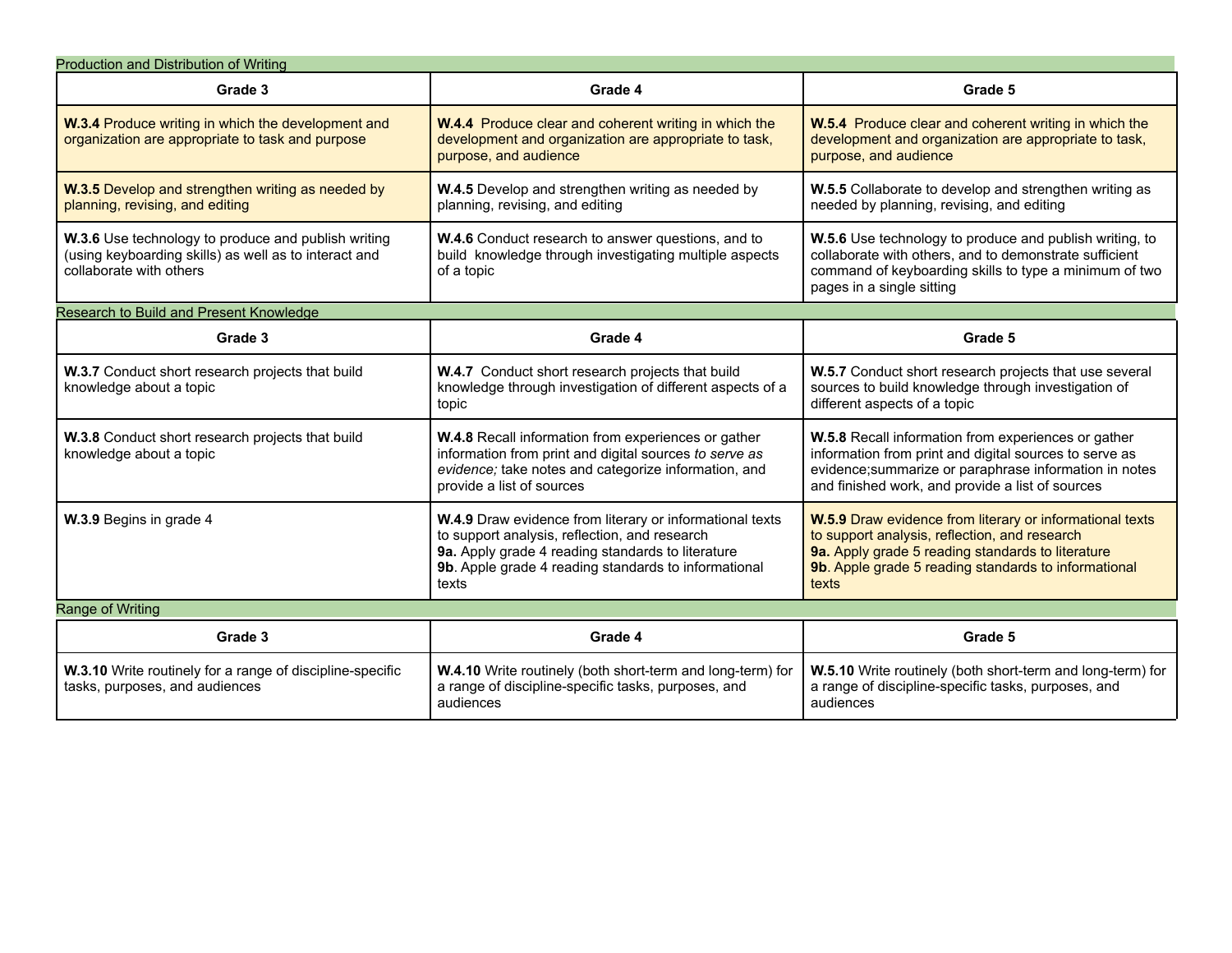## **Speaking and Listening Standards (SL) 3-5**

#### Comprehension and Collaboration

| Grade 3                                                                                                                                                                                                                                                                                                                                                                                                                               | Grade 4                                                                                                                                                                                                                                                                                                                                                                                                                                                                                                                                                                                                                                                                                                                                  | Grade 5                                                                                                                                                                                                                                                                                                                                                                                                                                                                                                                                                                                                                                                                                                              |
|---------------------------------------------------------------------------------------------------------------------------------------------------------------------------------------------------------------------------------------------------------------------------------------------------------------------------------------------------------------------------------------------------------------------------------------|------------------------------------------------------------------------------------------------------------------------------------------------------------------------------------------------------------------------------------------------------------------------------------------------------------------------------------------------------------------------------------------------------------------------------------------------------------------------------------------------------------------------------------------------------------------------------------------------------------------------------------------------------------------------------------------------------------------------------------------|----------------------------------------------------------------------------------------------------------------------------------------------------------------------------------------------------------------------------------------------------------------------------------------------------------------------------------------------------------------------------------------------------------------------------------------------------------------------------------------------------------------------------------------------------------------------------------------------------------------------------------------------------------------------------------------------------------------------|
| SL.3.1 Participate and engage effectively in a range of<br>collaborative discussions with diverse peers and adults,<br>expressing ideas clearly, and building on those of others<br>1a. Come to discussions prepared and knowledgeable<br>on the topic<br>1b. Follow agreed-upon rules for discussions<br>1c. ask questions to check for understanding<br>1d. Explain their own ideas and understanding in light of<br>the discussion | <b>SL.4.1</b> Engage effectively in a range of collaborative<br>discussions with diverse partners, building on others'<br>ideas and expressing their own clearly<br>1a. Come to discussions prepared and knowledgeable on<br>the topic; draw on that preparation and other information<br>known about the topic to explore ideas under discussion<br>1b. Follow agreed-upon rules for discussions and carry<br>out assigned roles<br>1c. Pose and respond to specific questions to clarify or<br>follow up on information, and make comments that<br>contribute to the discussion and link to the remarks of<br>others<br>1d. Review the key ideas expressed and explain their<br>own ideas and understanding in light of the discussion | <b>SL.5.1</b> Engage effectively in a range of collaborative<br>discussions with diverse partners, building on others'<br>ideas and expressing their own clearly<br>1a. Come to discussions prepared and knowledgeable on<br>the topic; draw on that preparation and other information<br>known about the topic to explore ideas under discussion<br>1b. Follow agreed-upon rules for discussions and carry<br>out assigned roles<br>1c. Pose and respond to specific questions by making<br>comments that contribute to the discussion and elaborate<br>on the remarks of others<br>1d. Review the key ideas expressed and draw<br>conclusions in light of information and knowledge gained<br>from the discussions |
| SL.3.2 Determine the main ideas and supporting details<br>from texts, media, or oral presentations                                                                                                                                                                                                                                                                                                                                    | SL.4.2 Paraphrase portions of information presented in<br>diverse formats (e.g., including visual, quantitative, and<br>oral)                                                                                                                                                                                                                                                                                                                                                                                                                                                                                                                                                                                                            | SL.5.2 Summarize information presented in diverse<br>formats (e.g., including visual, quantitative, and oral)                                                                                                                                                                                                                                                                                                                                                                                                                                                                                                                                                                                                        |
| SL.3.3 Ask and answer questions about information from<br>a speaker, offering appropriate elaboration and detail                                                                                                                                                                                                                                                                                                                      | SL.4.3 Identify the reasons and evidence a speaker<br>provides to support particular points                                                                                                                                                                                                                                                                                                                                                                                                                                                                                                                                                                                                                                              | SL.5.3 Summarize the points a speaker makes and<br>explain how each claim is supported by reasons and<br>evidence                                                                                                                                                                                                                                                                                                                                                                                                                                                                                                                                                                                                    |
| Presentation and Knowledge of Ideas                                                                                                                                                                                                                                                                                                                                                                                                   |                                                                                                                                                                                                                                                                                                                                                                                                                                                                                                                                                                                                                                                                                                                                          |                                                                                                                                                                                                                                                                                                                                                                                                                                                                                                                                                                                                                                                                                                                      |
| Grade 3                                                                                                                                                                                                                                                                                                                                                                                                                               | Grade 4                                                                                                                                                                                                                                                                                                                                                                                                                                                                                                                                                                                                                                                                                                                                  | Grade 5                                                                                                                                                                                                                                                                                                                                                                                                                                                                                                                                                                                                                                                                                                              |
| SL.3.4 Report on a topic or text, tell a story, or recount an<br>experience with appropriate facts and relevant,<br>descriptive details, speaking clearly at an understandable<br>pace                                                                                                                                                                                                                                                | SL.4.4 Report on a topic or text, tell a story, or recount an<br>experience with appropriate facts and relevant,<br>descriptive details, speaking clearly at an understandable<br>pace                                                                                                                                                                                                                                                                                                                                                                                                                                                                                                                                                   | SL.5.4 Present information about a topic through clear<br>communication using appropriate sequencing, details,<br>and ideas                                                                                                                                                                                                                                                                                                                                                                                                                                                                                                                                                                                          |
| SL.3.5 Include digital media and/or visual displays in<br>presentations to emphasize certain facts or details                                                                                                                                                                                                                                                                                                                         | SL.4.5 Add audio recordings and visual displays to<br>presentations when appropriate to enhance the<br>Idevelopment of main ideas or themes                                                                                                                                                                                                                                                                                                                                                                                                                                                                                                                                                                                              | SL.5.5 Include digital media and/or visual displays in<br>presentations to emphasize and enhance central ideas or<br>themes                                                                                                                                                                                                                                                                                                                                                                                                                                                                                                                                                                                          |
| SL.3.6 Identify contexts that call for academic English or<br>informal discourse                                                                                                                                                                                                                                                                                                                                                      | <b>SL.4.6</b> Distinguish between contexts that call for formal<br>English versus informal discourse; use formal English<br>when appropriate to task and situation                                                                                                                                                                                                                                                                                                                                                                                                                                                                                                                                                                       | SL.5.6 Adapt speech to a variety of contexts and tasks,<br>using formal English when appropriate                                                                                                                                                                                                                                                                                                                                                                                                                                                                                                                                                                                                                     |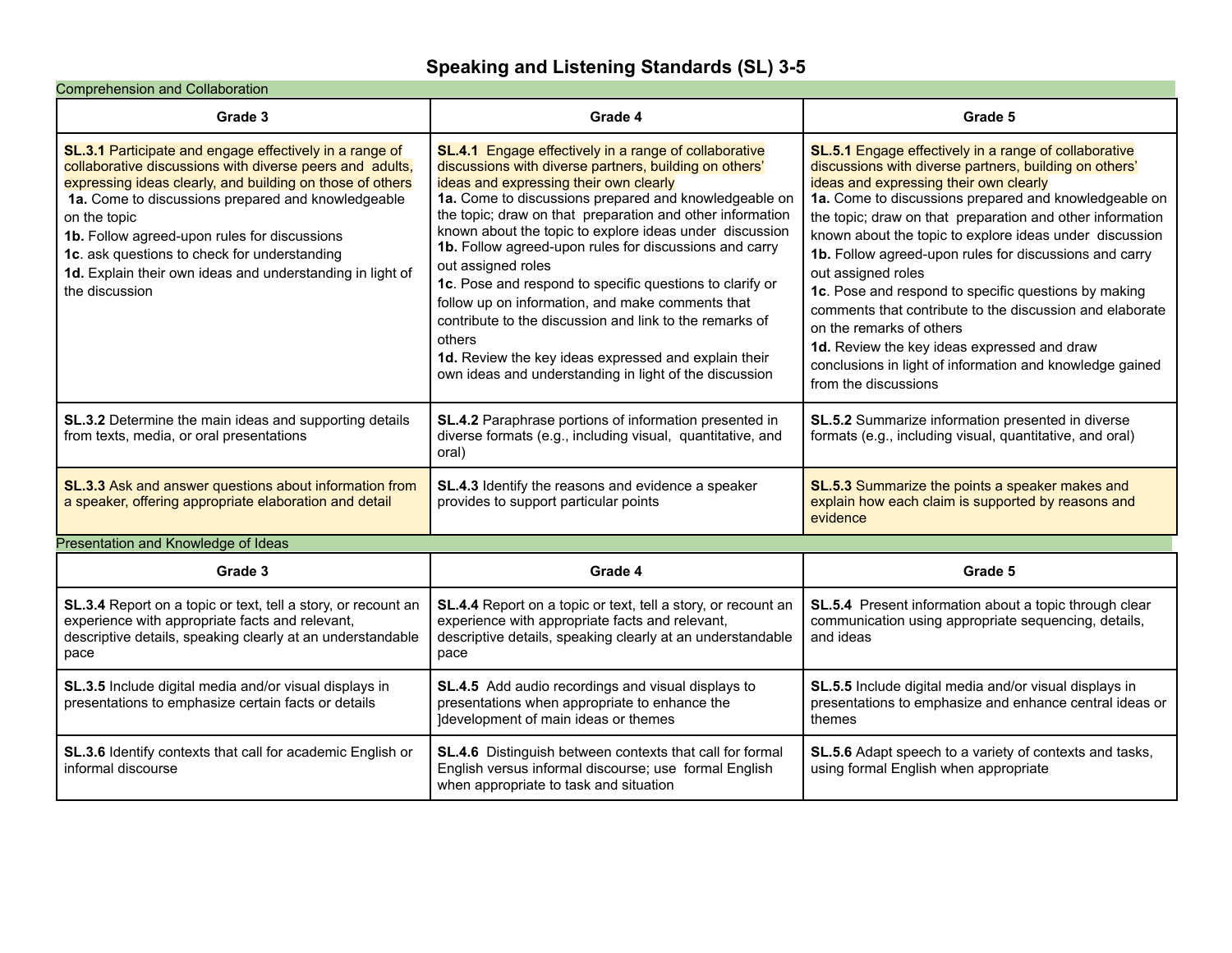## **Language Standards (L) 3-5**

#### Conventions of Standard English

| Grade 3                                                                                                                                                                                                                                                                                                                                                                                                                                                                                                                                                                                                                                                                                                                  | Grade 4                                                                                                                                                                                                                                                                                                                                                                                                                                                                                                                                                                                                                                                                                                                                                                                           | Grade 5                                                                                                                                                                                                                                                                                                                                                                                                                                                                                                                                                               |
|--------------------------------------------------------------------------------------------------------------------------------------------------------------------------------------------------------------------------------------------------------------------------------------------------------------------------------------------------------------------------------------------------------------------------------------------------------------------------------------------------------------------------------------------------------------------------------------------------------------------------------------------------------------------------------------------------------------------------|---------------------------------------------------------------------------------------------------------------------------------------------------------------------------------------------------------------------------------------------------------------------------------------------------------------------------------------------------------------------------------------------------------------------------------------------------------------------------------------------------------------------------------------------------------------------------------------------------------------------------------------------------------------------------------------------------------------------------------------------------------------------------------------------------|-----------------------------------------------------------------------------------------------------------------------------------------------------------------------------------------------------------------------------------------------------------------------------------------------------------------------------------------------------------------------------------------------------------------------------------------------------------------------------------------------------------------------------------------------------------------------|
| <b>L.3.1</b> Demonstrate command of conventions of standard<br>english grammar and usage when writing or speaking<br>1a. Explain the function of the basic parts of speech and<br>their purpose in particular sentences<br>1b. Form and use regular and irregular pronouns<br>1c. Use abstract nouns (e.g., childhood)<br>1d. Form and use regular and irregular verbs<br>1e. Form and use the simple (e.g., I walked; I walk; I will<br>walk) verb tenses.<br>1f. Ensure subject-verb and pronoun-antecedent<br>agreement.<br>1g. Use comparative and superlative adjectives and<br>adverbs appropriately<br>1h. Use coordinating and subordinating conjunctions.<br>1. Produce simple, compound, and complex sentences | <b>L.4.1</b> Demonstrate command of conventions of standard<br>english grammar and usage when writing or speaking<br>1a. Use relative pronouns (who, whose, whom, which,<br>that) and relative adverbs (where, when, why)<br>1b. Form and use the progressive (e.g., I was walking; I<br>am walking; I will be walking) verb tenses<br>1c. Use modal auxiliaries (e.g., can, may, must) to<br>convey various conditions<br>1d. Order adjectives within sentences according to<br>conventional patterns (e.g., a small red bag rather than a<br>red small bag)<br>1e. Form and use prepositional phrases<br>1f. Produce complete sentences, recognizing and<br>correcting inappropriate fragments and run-ons<br>1g. Correctly use frequently confused words (e.g., to, too,<br>two; there, their) | <b>L.5.1</b> Demonstrate command of conventions of standard<br>english grammar and usage when writing or speaking<br>1a. Explain the function of conjunctions, prepositions,<br>and interjections<br>1b. Form and use the perfect tense (had walked, have<br>walked)<br>1c. Use verb tense to convey various times, sequences,<br>states, and conditions<br>1d. Recognize and correct inappropriate shifts in verb<br>tense<br>1e. Use correlative conjunctions (e.g., either/or,<br>neither/nor)                                                                     |
| L.3.2 Demonstrate command of the conventions of<br>Standard English capitalization, punctuation, and spelling<br>when writing<br>2a. Capitalize appropriate words in titles<br>2b. Use commas in addresses<br>2c. Use commas and quotation marks in dialogue<br>2d. Form and use possessives<br>2e. Sse conventional spelling when adding suffixes to<br>base words<br>2f. Use spelling patterns and generalizations in writing<br>words<br>2g. Consult reference materials as needed to check and<br>correct spellings<br>Knowledge of Language                                                                                                                                                                         | <b>L.4.2</b> Demonstrate command of the conventions of<br>Standard English capitalization, punctuation, and spelling<br>when writing<br>2a. Use correct capitalization<br>2b. Use commas and quotation marks to mark direct<br>speech and quotations from a tex<br>2c. Use a comma before a coordinating conjunction in a<br>compound sentence<br>2d. Spell grade-appropriate words correctly, consulting<br>references as needed                                                                                                                                                                                                                                                                                                                                                                 | <b>L.5.2</b> Demonstrate command of the conventions of<br>Standard English capitalization, punctuation, and spelling<br>when writing<br>2a. Use punctuation to separate items in a series<br>2b. Use a comma to separate an introductory element<br>from the rest of the sentence<br>2c. Use a comma to set off the words yes and no, to set<br>off a question, and to directly address someone<br>2d. Use underlining, quotation marks, or italics to indicate<br>titles of works<br>2e. Spell grade-appropriate words correctly, consulting<br>references as needed |

| Grade 3                                                                                                                                                                                                                                                    | Grade 4                                                                                                                                                                                                                                                                                                                                           | Grade 5                                                                                                                                                                                                                                                                                                                            |
|------------------------------------------------------------------------------------------------------------------------------------------------------------------------------------------------------------------------------------------------------------|---------------------------------------------------------------------------------------------------------------------------------------------------------------------------------------------------------------------------------------------------------------------------------------------------------------------------------------------------|------------------------------------------------------------------------------------------------------------------------------------------------------------------------------------------------------------------------------------------------------------------------------------------------------------------------------------|
| L.3.3 Use knowledge of language and its conventions<br>when writing, speaking, reading, or listening<br>3a. Choose words and phrases for effect<br>3b. Recognize and observe differences between the<br>conventions of spoken and written Standard English | <b>L.4.3</b> Use knowledge of language and its conventions<br>when writing, speaking, reading, or listening<br>3a. Choose words and phrases to convey ideas precisely<br>3b. Choose punctuation for effect<br><b>3c.</b> Differentiate between contexts that call for formal<br>english and situations where informal discourse is<br>appropriate | <b>L.5.3</b> Use knowledge of language and its conventions<br>when writing, speaking, reading, or listening<br>3a. Expand, combine, and reduce sentences for<br>meaning, reader/listener interest, and style<br>3b. Compare and contrast the varieties of English (e.g.,<br>dialects, registers) used in stories, dramas, or poems |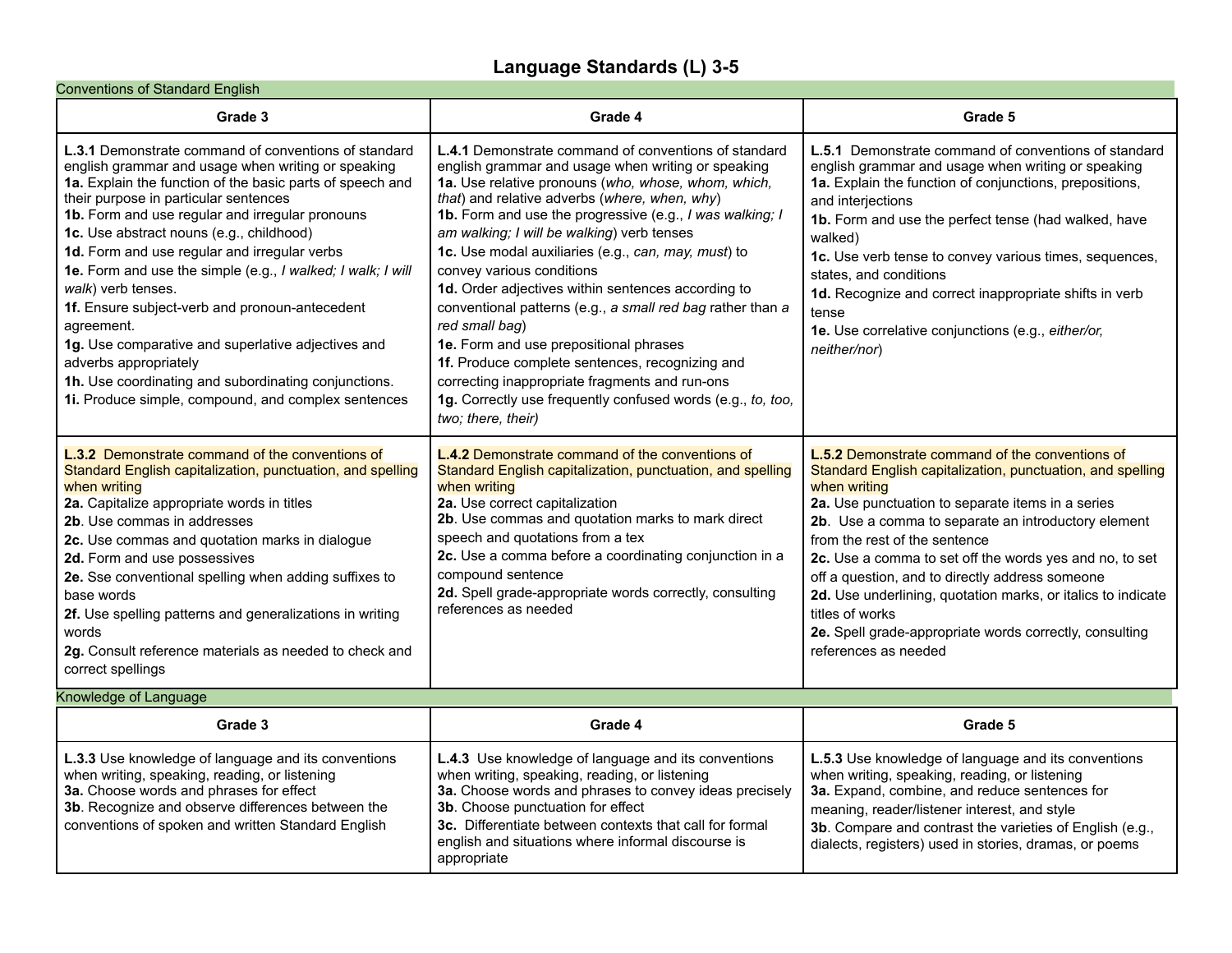| <b>Vocabulary Aquisition and Use</b>                                                                                                                                                                                                                                                                                                                                                                                                                                                                                                                                                                                           |                                                                                                                                                                                                                                                                                                                                                                                                                                                                                                    |                                                                                                                                                                                                                                                                                                                                                                                                                                                               |
|--------------------------------------------------------------------------------------------------------------------------------------------------------------------------------------------------------------------------------------------------------------------------------------------------------------------------------------------------------------------------------------------------------------------------------------------------------------------------------------------------------------------------------------------------------------------------------------------------------------------------------|----------------------------------------------------------------------------------------------------------------------------------------------------------------------------------------------------------------------------------------------------------------------------------------------------------------------------------------------------------------------------------------------------------------------------------------------------------------------------------------------------|---------------------------------------------------------------------------------------------------------------------------------------------------------------------------------------------------------------------------------------------------------------------------------------------------------------------------------------------------------------------------------------------------------------------------------------------------------------|
| Grade 3                                                                                                                                                                                                                                                                                                                                                                                                                                                                                                                                                                                                                        | Grade 4                                                                                                                                                                                                                                                                                                                                                                                                                                                                                            | Grade 5                                                                                                                                                                                                                                                                                                                                                                                                                                                       |
| L.3.4 Determine or clarify the meaning of unknown and<br>multiple-meaning words and phrases, using an array of<br>strategies<br>4a. Use sentence-level context as a clue to the meaning<br>of a word or phrase<br>4b. Determine the meaning of the new word formed<br>when a known prefix is added to a known word<br>4c. Use a known root word as a clue to the meaning of<br>an unknown word with the same root (e.g., addition,<br>additional)<br>4d. Use knowledge of compound words in oral and<br>written expression<br>4e. Use digital and printed reference materials to<br>determine the meaning of words and phrases | L.4.4 Determine or clarify the meaning of unknown and<br>multiple-meaning words and phrases, using an array of<br>strategies<br>4a. Use context (e.g., definitions, examples, or<br>restatements in text) as a clue to the meaning of a word<br>or phrase<br>4b. Use common, grade-appropriate Greek and Latin<br>affixes and roots as clues to the meaning of a word<br>4c. Use digital and printed reference materials to<br>determine the pronunciation and meaning of key words<br>and phrases | L.5.4 Determine or clarify the meaning of unknown and<br>multiple-meaning words and phrases, using an array of<br>strategies<br>4a. Use context (e.g., cause/effect) as a clue to the<br>meaning of a word or phrase<br>4b. Use common, grade-appropriate Greek and Latin<br>affixes and roots as clues to the meaning of a word<br>4c. Use digital and printed reference materials to<br>determine the pronunciation and meaning of key words<br>and phrases |
| L.3.5 Explore and discuss word relationships and<br>meanings<br>5a. Identify real life connections between words and their<br>use<br>5b. Distinguish shades of meaning among closely related<br>verbs and adjectives<br>5c. Identify synonyms, antonyms, homophones, and<br>homonyms                                                                                                                                                                                                                                                                                                                                           | L.4.5 Demonstrate understanding of figurative language,<br>word relationships and nuances in word meanings<br>5a. Explain the meaning of simple simple similes and<br>metaphors in context<br>5b. Recognize and explain the meaning of common<br>idioms, adages, and proverbs<br>5c. Demonstrate understanding of words by relating them<br>to synonyms, antonyms, homophones, and homonyms                                                                                                        | L.5.5 Demonstrate understanding of figurative language,<br>word relationships and nuances in word meanings<br>5a. Interpret figurative language, including similes and<br>metaphors, in context.<br>5b. Recognize and explain the meaning of common<br>idioms, adages, and proverbs.<br>5c. Use the relationship between particular words (e.g.,<br>synonyms, antonyms, homographs) to better understand<br>each of the words                                 |
| L.3.6 Use words and phrases acquired through<br>responding to texts, including using adjectives and<br>adverbs to describe (e.g. when other kids are happy that<br>makes me happy)                                                                                                                                                                                                                                                                                                                                                                                                                                             | <b>L.4.6</b> Acquire and use accurately grade-appropriate<br>general academic and domain- specific words and<br>phrases, including those that signal precise actions,<br>emotions, or states of being (e.g., quizzed, whined,<br>stammered) and that are basic to a particular topic                                                                                                                                                                                                               | <b>L.5.6</b> Acquire and use accurately grade-appropriate<br>general academic and domain- specific words and<br>phrases, including those that signal contrast, addition,<br>and other logical relationships (e.g., however, although,<br>nevertheless, similarly)                                                                                                                                                                                             |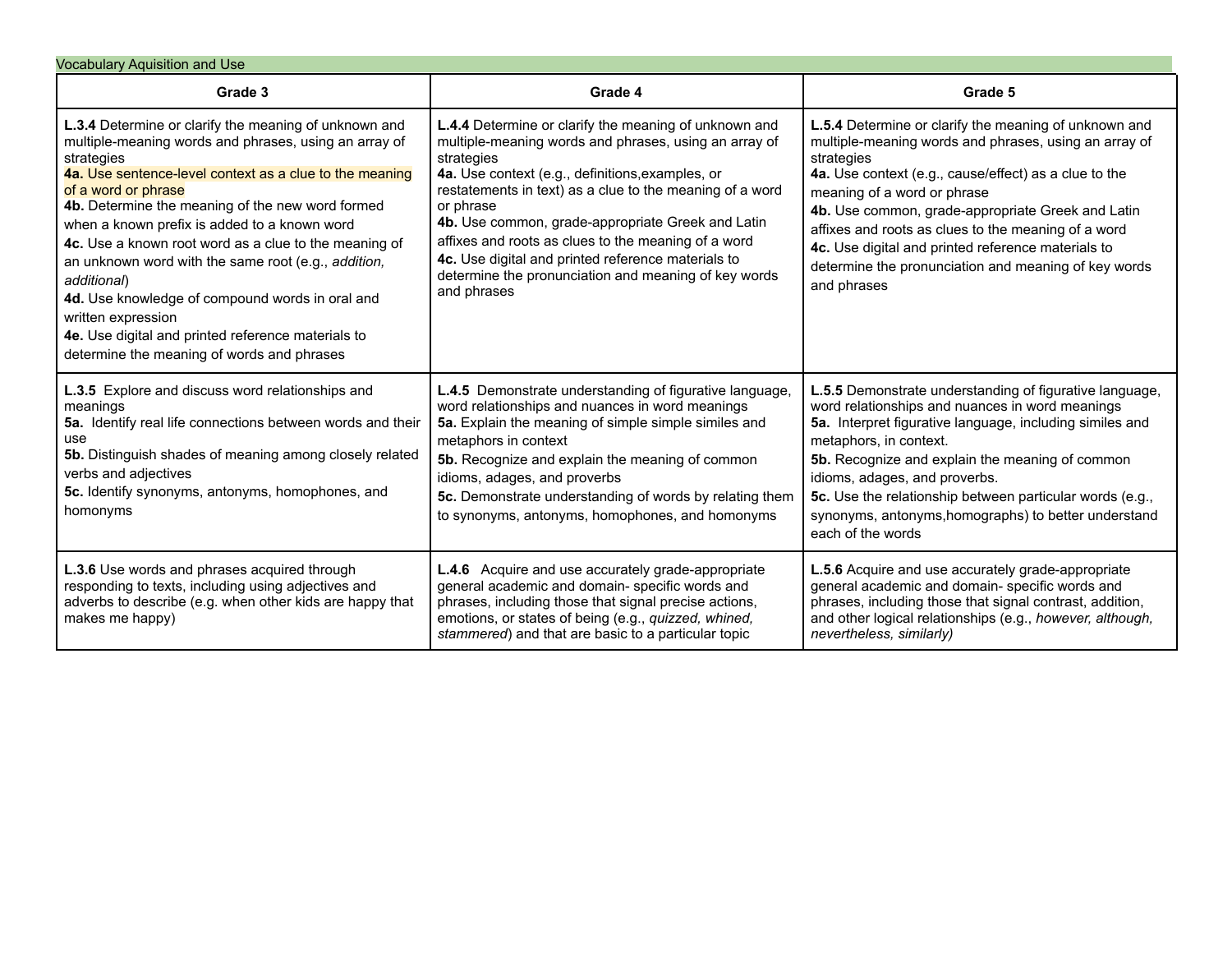#### **Reading Standards for Literature (RL) 6-8**

### Key Ideas and Details

| Grade 6                                                                                                                                                                                  | Grade 7                                                                                                                                                                                                                                              | Grade 8                                                                                                                                                                                                                                                                |
|------------------------------------------------------------------------------------------------------------------------------------------------------------------------------------------|------------------------------------------------------------------------------------------------------------------------------------------------------------------------------------------------------------------------------------------------------|------------------------------------------------------------------------------------------------------------------------------------------------------------------------------------------------------------------------------------------------------------------------|
| <b>RL.6.1</b> Cite text evidence to support an analysis of what<br>the text says explicitly and when drawing inferences                                                                  | RL.7.1 Cite several pieces of textual evidence to support<br>analysis of what the text says explicitly as well as<br>inferences drawn from the text                                                                                                  | RL.8.1 Cite textual evidence to strongly support an<br>analysis of what the text says explicitly/implicitly and<br>make logical inferences                                                                                                                             |
| RL.6.2 Determine a theme or central idea and explain<br>how it is supported by key details and literary elements;<br>summarize a text                                                    | <b>RL.7.2</b> Determine a theme or central idea of a text and<br>analyze its development over the course of the text;<br>provide an objective summary of the text                                                                                    | RL.8.2 Determine one or more themes or central ideas of<br>a text and analyze their development over the<br>course of the text; summarize a text                                                                                                                       |
| <b>RL.6.3</b> Describe how events unfold, as well as how<br>characters respond or change as the plot moves toward<br>a resolution                                                        | RL.7.3 Analyze how particular elements of a story or<br>drama interact (e.g., how setting shapes the characters<br>or plot)                                                                                                                          | RL.8.3 Analyze how particular lines of dialogue or<br>incidents in a story or drama propel the action, reveal<br>aspects of a character, or provoke a decision                                                                                                         |
| <b>Craft and Structure</b>                                                                                                                                                               |                                                                                                                                                                                                                                                      |                                                                                                                                                                                                                                                                        |
| Grade 6                                                                                                                                                                                  | Grade 7                                                                                                                                                                                                                                              | Grade 8                                                                                                                                                                                                                                                                |
| RL.6.4 Determine the meaning of words and phrases as<br>they are used in a text; analyze the impact of a specific<br>word choice on meaning and tone                                     | RL.7.4 Determine the meaning of words and phrases as<br>they are used in a text, (includes figurative language and<br>meaning in context); analyze the impact of rhyme and<br>repetition on a specific verse or stanza of a poem, story,<br>or drama | RL.8.4 Determine the meaning of words and phrases as<br>they are used in a text, (includes figurative language and<br>meaning in context); analyze the impact of specific word<br>choices on meaning, tone, and mood including analogies<br>or allusions to other text |
| RL.6.5 Analyze how a particular sentence, chapter,<br>scene, or stanza fits into the overall structure of a text<br>and contributes to the development of the theme, setting,<br>or plot | RL.7.5 Analyze how a drama's or poem's form or<br>structure (e.g., soliloquy, sonnet) contributes to its<br>meaning                                                                                                                                  | <b>RL.8.5</b> Compare and contrast the structure of two or<br>more texts and analyze how the differing structure of<br>each text contributes to its meaning and style                                                                                                  |
| RL.6.6 Explain how an author develops the point of view<br>of the narrator or speaker in a text                                                                                          | RL.7.6 Analyze how an author develops and contrasts<br>the points of view of different characters or narrators in a<br>text                                                                                                                          | RL.8.6 Analyze how differences in the points of view of<br>the characters and the audience or reader create such<br>effects as suspense or humor                                                                                                                       |

### Integration of Knowledge and Ideas

| Grade 6                                                                                                                                         | Grade 7                                                                                                                                                                                     | Grade 8                                                                                                                                                                                                                        |
|-------------------------------------------------------------------------------------------------------------------------------------------------|---------------------------------------------------------------------------------------------------------------------------------------------------------------------------------------------|--------------------------------------------------------------------------------------------------------------------------------------------------------------------------------------------------------------------------------|
| <b>RL.6.7</b> Compare and contrast how different formats,<br>including print and digital media, contribute to the<br>understanding of a subject | <b>RL.7.7</b> Analyze the effects of both visual and written<br>techniques to a story, drama, or poem (e.g. lighting,<br>sound, color)                                                      | <b>RL.8.7</b> Analyze the extent to which a filmed or live<br>production of a story or drama stays faithful to or departs<br>from the text or script, evaluating the choices made by<br>the director or actors                 |
| <b>RL.6.8</b> Not Applicable to Literature                                                                                                      | <b>RL.7.8</b> Not Applicable to Literature                                                                                                                                                  | <b>RL.8.8</b> Not Applicable to Literature                                                                                                                                                                                     |
| RL.6.9 Compare and contrast the approaches to themes<br>and topics in stories in different formats or genres                                    | <b>RL.7.9</b> Compare and contrast a fictional portrayal of a<br>time, place, or character and a historical account of the<br>same period to understand how authors use or alter<br>history | <b>RL.8.9</b> Analyze how a modern work of fiction draws on<br>themes, patterns of events, or character types from<br>myths, traditional stories, or religious works, including<br>describing how the material is rendered new |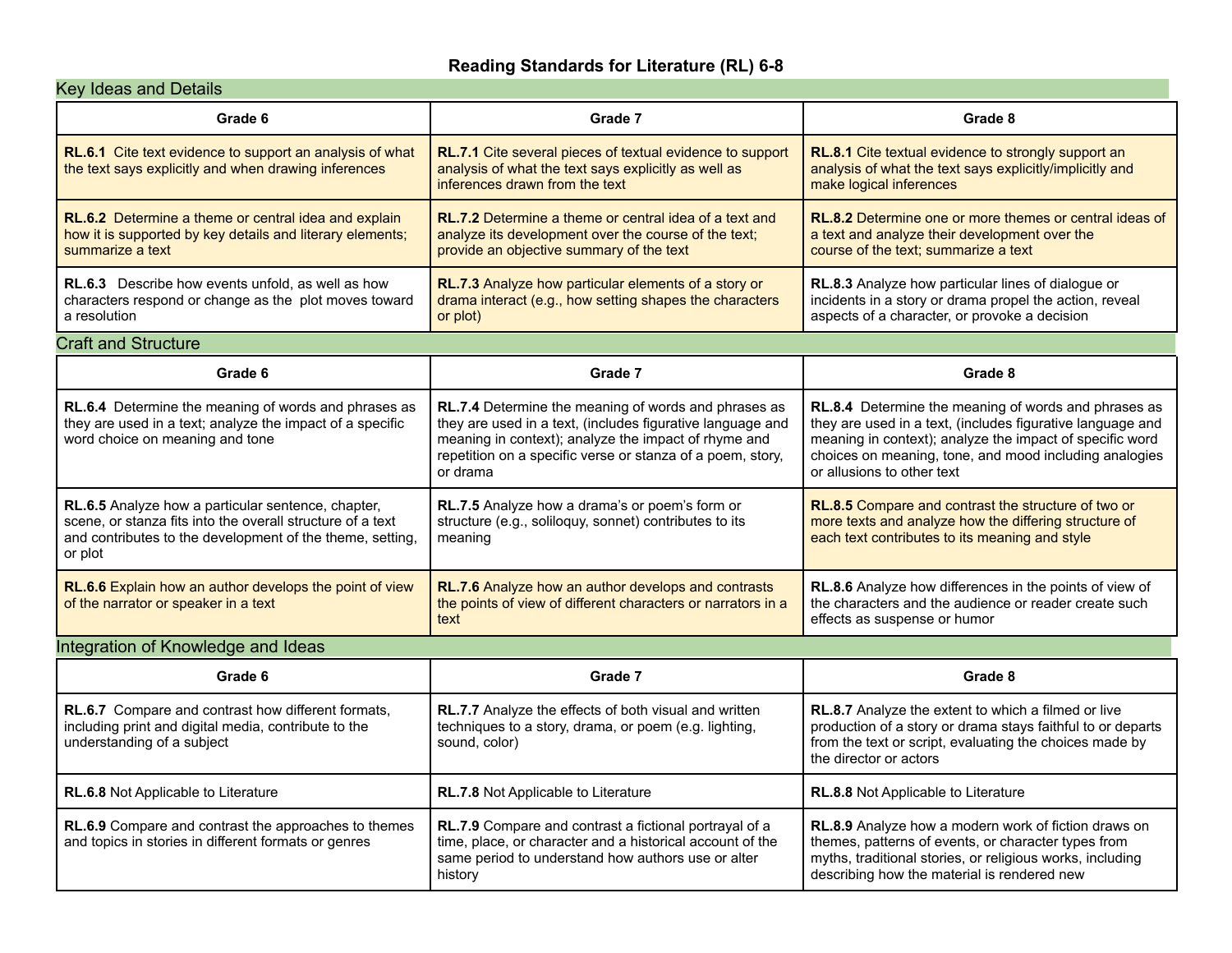| Range of Reading and Level of Text Complexity                                                                                              |                                                                                                                                            |                                                                                                                                               |
|--------------------------------------------------------------------------------------------------------------------------------------------|--------------------------------------------------------------------------------------------------------------------------------------------|-----------------------------------------------------------------------------------------------------------------------------------------------|
| Grade 6                                                                                                                                    | Grade 7                                                                                                                                    | Grade 8                                                                                                                                       |
| RL.6.10 Read with purpose and comprehend a variety of<br>genres and formats in the 6-8 text complexity band with<br>scaffolds as necessary | RL.7.10 Read with purpose and comprehend a variety of<br>genres and formats in the 6-8 text complexity band with<br>scaffolds as necessary | RL.8.10 Read with purpose and comprehend a variety of<br>genres and formats in the 6-8 text complexity band<br>independently and proficiently |

### **Reading Standards for Informational Text (RI) 6-8**

| <b>Key Ideas and Details</b>                                                                                                                                                           |                                                                                                                                                                       |                                                                                                                                                         |
|----------------------------------------------------------------------------------------------------------------------------------------------------------------------------------------|-----------------------------------------------------------------------------------------------------------------------------------------------------------------------|---------------------------------------------------------------------------------------------------------------------------------------------------------|
| Grade 6                                                                                                                                                                                | Grade 7                                                                                                                                                               | Grade 8                                                                                                                                                 |
| <b>RI.6.1</b> Cite text evidence to support an analysis of what<br>the text says explicitly and when making inferences                                                                 | <b>RI.7.1</b> Cite several pieces of textual evidence to support<br>analysis of what the text says explicitly as well as<br>inferences drawn from the text            | <b>RI.8.1</b> Cite textual evidence to strongly support an<br>analysis of what the text says explicitly/implicitly and<br>make logical inferences       |
| <b>RI.6.2</b> Determine the central idea of a text and how it is<br>conveyed through particular details; provide a summary<br>of the text distinct from personal opinions or judgments | <b>RI.7.2</b> Determine two or more central ideas in a text and<br>analyze their development over the course of the text;<br>provide an objective summary of the text | <b>RI.8.2</b> Determine one or more themes or central ideas of<br>a text and analyze their development over the<br>course of the text; summarize a text |
| <b>RI.6.3</b> Analyze in detail how a key individual, event, or<br>idea is introduced, illustrated, and elaborated in a text                                                           | <b>RI.7.3</b> Analyze how individuals, events, and ideas are<br>introduced, relate to each<br>other, and are developed                                                | <b>RI.8.3</b> Analyze how individuals, events, and ideas are<br>introduced, relate to each<br>other, and are developed                                  |

### Craft and Structure

| Grade 6                                                                                                                                                   | Grade 7                                                                                                                                                                                                                | Grade 8                                                                                                                                                                                                                |
|-----------------------------------------------------------------------------------------------------------------------------------------------------------|------------------------------------------------------------------------------------------------------------------------------------------------------------------------------------------------------------------------|------------------------------------------------------------------------------------------------------------------------------------------------------------------------------------------------------------------------|
| RI.6.4 Determine the meaning of words and phrases as<br>they are used in a text, including figurative, connotative,<br>and technical meanings             | RI.7.4 Determine the meaning of words and phrases as<br>they are used in a text, (includes figurative<br>language, technical terms, and meanings in context);<br>analyze the impact of word choice on meaning and tone | RI.8.4 Determine the meaning of words and phrases as<br>they are used in a text, (includes figurative<br>language, technical terms, and meanings in context);<br>analyze the impact of word choice on meaning and tone |
| RI.6.5 Analyze how a sentence, paragraph, chapter, or<br>section fits into the overall structure of a text and<br>contributes to the development of ideas | <b>RI.7.5</b> Analyze text structure, including how the major<br>sections contribute to the understanding of the whole<br>document and to the development of themes and ideas                                          | <b>RI.8.5</b> Analyze in detail the structure of a specific<br>paragraph in a text, including the role of particular<br>sentences in developing and refining a key concept                                             |
| <b>RI.6.6</b> Determine an author's point of view or purpose in<br>a text and explain how it is conveyed in the text                                      | <b>RI.7.6</b> Analyze how the author distinguishes his or her<br>position from that of others                                                                                                                          | <b>RI.8.6</b> Determine an author's point of view or purpose in<br>a text and analyze how the author acknowledges and<br>responds to conflicting evidence or viewpoints                                                |
| Integration of Knowledge and Ideas                                                                                                                        |                                                                                                                                                                                                                        |                                                                                                                                                                                                                        |
| Grade 6                                                                                                                                                   | Grade 7                                                                                                                                                                                                                | Grade 8                                                                                                                                                                                                                |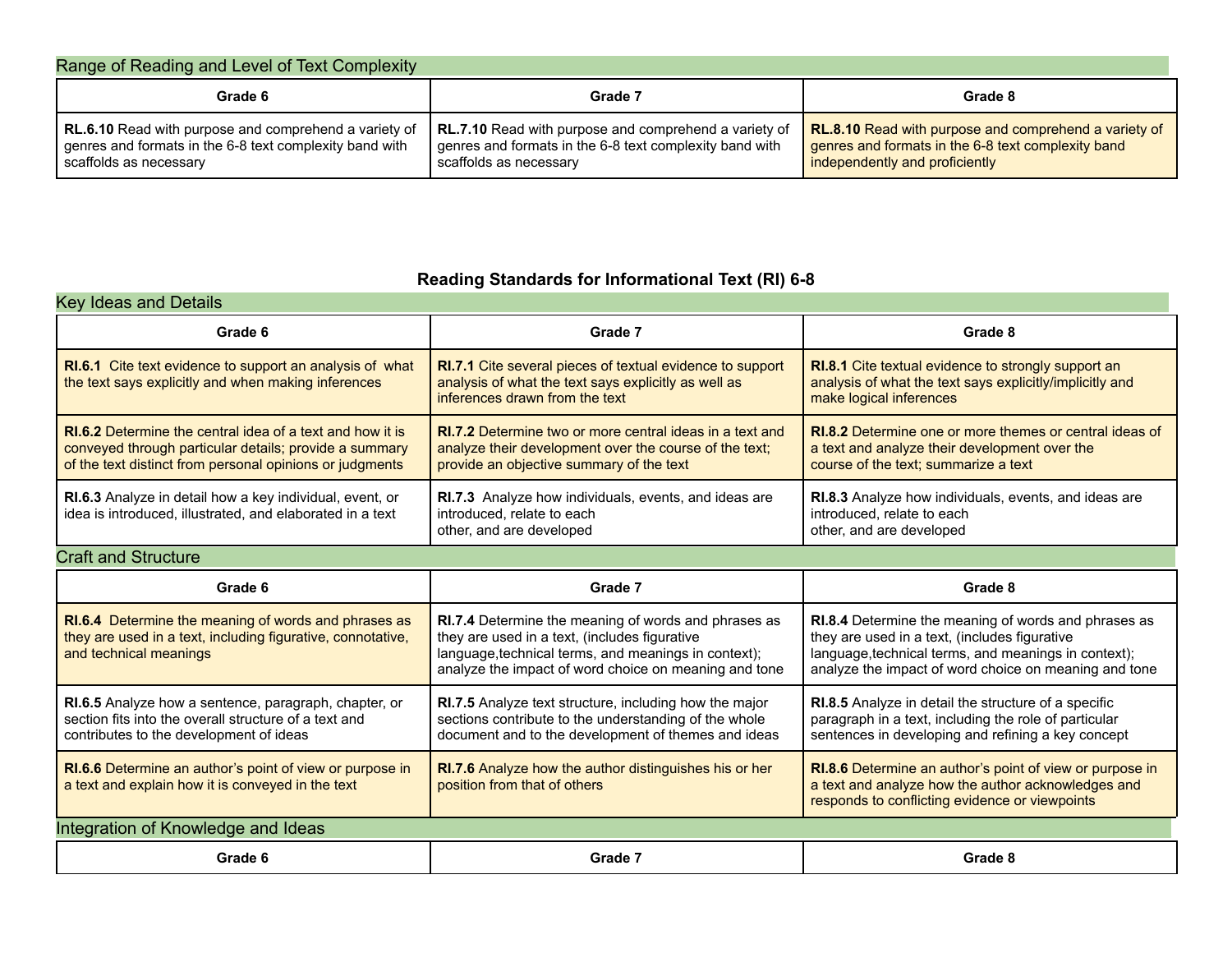| <b>RI.6.7</b> Compare and contrast how different formats.<br>including print and digital media, contribute to the<br>understanding of a subject                  | <b>RI.7.7</b> Compare and contrast how different formats.<br>including print and digital media, portray an event or<br>subject                                                                                     | <b>RI.8.7</b> Evaluate the advantages and disadvantages of<br>using different mediums (e.g., print or digital text, video,<br>multimedia) to present a particular topic or idea                                                  |
|------------------------------------------------------------------------------------------------------------------------------------------------------------------|--------------------------------------------------------------------------------------------------------------------------------------------------------------------------------------------------------------------|----------------------------------------------------------------------------------------------------------------------------------------------------------------------------------------------------------------------------------|
| <b>RI.6.8</b> Trace and evaluate a text's argument and claims,<br>distinguishing claims that are supported by reasons and<br>evidence from claims that are not   | <b>RI.7.8</b> Trace and evaluate the argument and specific<br>claims in a text, assessing whether the reasoning is<br>sound and the evidence is relevant and sufficient to<br>support the claims                   | <b>RI.8.8</b> Trace and evaluate an argument and specific<br>claims in a text, assessing whether the reasoning is valid<br>and the evidence is relevant and sufficient and<br>recognizing when irrelevant evidence is introduced |
| <b>RI.6.9</b> Compare and contrast one author's presentation<br>of events with that of another (e.g., a memoir written by<br>and a biography on the same person) | <b>RI.7.9</b> Analyze how two or more authors writing about the<br>same topic shape their presentations of key information<br>by emphasizing different evidence or advancing different<br>interpretations of facts | <b>RI.8.9</b> Analyze two or more texts with conflicting<br>information regarding the same topic and identify where<br>the texts disagree on facts and interpretations                                                           |
| Range of Reading and Level of Text Complexity                                                                                                                    |                                                                                                                                                                                                                    |                                                                                                                                                                                                                                  |
| Grade 6                                                                                                                                                          | Grade 7                                                                                                                                                                                                            | Grade 8                                                                                                                                                                                                                          |
| <b>RI.6.10</b> Read with purpose and comprehend a variety of<br>nonfiction texts in the 6-8 text complexity band with<br>scaffolds as necessary                  | <b>RI.7.10</b> Read with purpose and comprehend a variety of<br>nonfiction texts in the 6-8 text complexity band with<br>scaffolds as necessary                                                                    | RI.8.10 Read with purpose and comprehend a variety of<br>nonfiction texts in the 6-8 text complexity band<br>independently and proficiently                                                                                      |

### **Writing Standards (W) 6-8**

#### Text Types and Purposes

| Grade 6                                                                                                                                                                                                                                                                                                                                                                                                                                       | Grade 7                                                                                                                                                                                                                                                                                                                                                                                                                                                                                                                                                        | Grade 8                                                                                                                                                                                                                                                                                                                                                                                                                                                                                                                                                                                                                                                                                                            |
|-----------------------------------------------------------------------------------------------------------------------------------------------------------------------------------------------------------------------------------------------------------------------------------------------------------------------------------------------------------------------------------------------------------------------------------------------|----------------------------------------------------------------------------------------------------------------------------------------------------------------------------------------------------------------------------------------------------------------------------------------------------------------------------------------------------------------------------------------------------------------------------------------------------------------------------------------------------------------------------------------------------------------|--------------------------------------------------------------------------------------------------------------------------------------------------------------------------------------------------------------------------------------------------------------------------------------------------------------------------------------------------------------------------------------------------------------------------------------------------------------------------------------------------------------------------------------------------------------------------------------------------------------------------------------------------------------------------------------------------------------------|
| <b>W.6.1</b> Write arguments to support claims with clear<br>reasons and relevant evidence<br>1a. Introduce claim(s) and organize the reasons and<br>evidence clearly<br>1b. Using credible sources, support the claim(s) with<br>clear reasons and relevant evidence<br>1c. Use language to connect and clarify the relationship<br>between claim and reason<br>1d. Establish and maintain a formal style<br><b>1e.</b> Provide a conclusion | <b>W.7.1</b> Write arguments to support claims with clear<br>reasons and relevant evidence<br>1a. Introduce claim(s), acknowledge alternate or<br>opposing claims, and organize the reasons and evidence<br>logically<br><b>1b.</b> Using credible sources, support the claim(s) with<br>clear reasons and relevant evidence<br>1c. Use language to connect and clarify the relationship<br>between claim, reason, and evidence<br><b>1d.</b> Establish and maintain a formal style<br><b>1e.</b> Provide a conclusion that supports the presented<br>argument | <b>W.8.1</b> Write arguments to support claims with clear<br>reasons and relevant evidence<br>1a. Introduce a precise claim, acknowledge and<br>distinguish the claim(s) from a counterclaim, and<br>organize the reasons and evidence logically.<br>1b. Using credible sources, support the claim(s) with<br>clear reasons, relevant evidence, and strong<br>understanding of the topic or text<br>1c. Use words, phrases, and clauses to create cohesion<br>and clarify the relationships among claim(s),<br>counterclaims, reasons, and evidence<br>1d. Establish and maintain a formal style.<br><b>1e.</b> Provide a concluding statement or section that<br>follows from and supports the argument presented |
| <b>W.6.2</b> Write informative/explanatory texts to examine a<br>topic and convey ideas, concepts, and information<br>through the selection, organization, and analysis of<br>relevant content                                                                                                                                                                                                                                                | <b>W.7.2</b> Write informative/explanatory texts to examine a<br>topic and convey ideas, concepts, and information<br>through the selection, organization, and analysis of<br>relevant content                                                                                                                                                                                                                                                                                                                                                                 | <b>W.8.2</b> Write informative/explanatory texts to examine a<br>topic and convey ideas, concepts, and information<br>through the selection, organization, and analysis of<br>relevant content                                                                                                                                                                                                                                                                                                                                                                                                                                                                                                                     |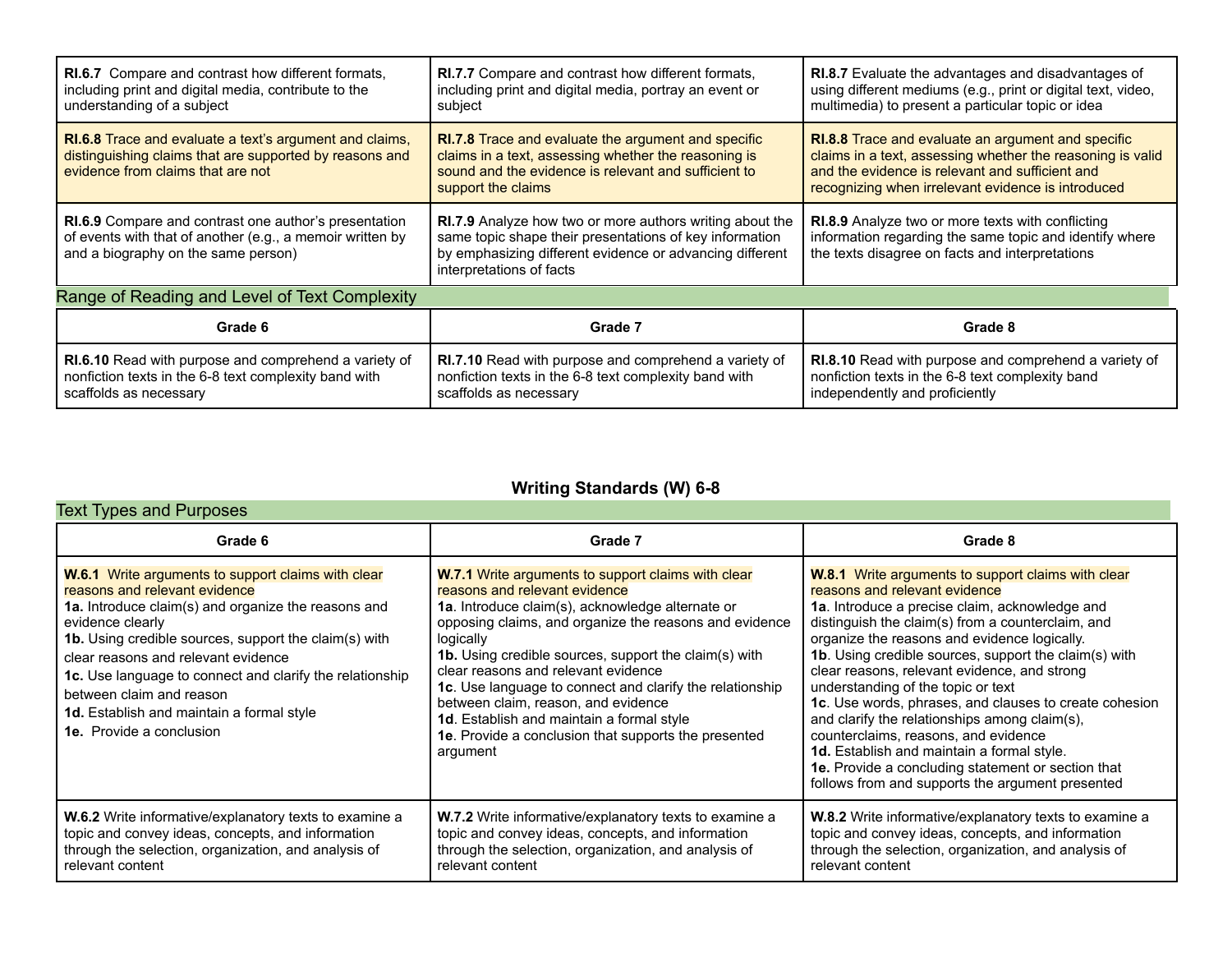| 2a. Introduce a topic clearly; organize ideas, concepts,<br>and information using strategies (e.g. define, classify,<br>compare/contrast, cause/effect)<br>2b. Develop the topic with relevant facts, definitions,<br>concrete details, quotations, or other information and<br>examples<br>2c. Use appropriate transitions to clarify the relationships<br>among ideas and concepts<br>2d. Use precise language and domain-specific<br>vocabulary to inform about or explain the topic<br>2e. Establish and maintain a formal style<br>2f. Provide a concluding statement or section that follows<br>from the information or explanation presented                                                                         | 2a. Introduce a topic clearly, organize ideas, concepts,<br>and information using strategies such as definition,<br>classification, comparison/contrast, and cause/effect<br>2b. include formatting (e.g., headings), graphics (e.g.,<br>charts, tables), and multimedia when useful to aiding<br>comprehension<br>2c. Develop the topic with relevant facts, definitions,<br>concrete details, quotations, or other information and<br>examples.<br>2d. Use appropriate transitions to create cohesion and<br>clarify the relationships among ideas and concepts.<br>2e. Use precise language and domain-specific<br>vocabulary to inform about or explain the topic.<br>Establish and maintain a formal style<br>2f. Provide a logical concluding statement or section that<br>supports the information or explanation presented                                      | 2a. Introduce a topic clearly and preview what is to<br>follow; organize ideas, concepts, and information into<br>broader categories. Include formatting, graphics, and<br>media when useful<br>2b. Develop the topic with relevant, well-chosen facts,<br>definitions, concrete details, quotations, or other<br>information and examples.<br>2c. Use appropriate and varied transitions to create<br>cohesion and clarify the relationships among ideas<br>and concepts.<br>2d. Use precise language and domain-specific<br>vocabulary to inform about or explain the topic.<br>2e. Establish and maintain a formal style.<br>2f. Provide a concluding statement or section that<br>follows from and supports the information or<br>explanation presented.                                                                                                                                                                                  |
|-----------------------------------------------------------------------------------------------------------------------------------------------------------------------------------------------------------------------------------------------------------------------------------------------------------------------------------------------------------------------------------------------------------------------------------------------------------------------------------------------------------------------------------------------------------------------------------------------------------------------------------------------------------------------------------------------------------------------------|-------------------------------------------------------------------------------------------------------------------------------------------------------------------------------------------------------------------------------------------------------------------------------------------------------------------------------------------------------------------------------------------------------------------------------------------------------------------------------------------------------------------------------------------------------------------------------------------------------------------------------------------------------------------------------------------------------------------------------------------------------------------------------------------------------------------------------------------------------------------------|-----------------------------------------------------------------------------------------------------------------------------------------------------------------------------------------------------------------------------------------------------------------------------------------------------------------------------------------------------------------------------------------------------------------------------------------------------------------------------------------------------------------------------------------------------------------------------------------------------------------------------------------------------------------------------------------------------------------------------------------------------------------------------------------------------------------------------------------------------------------------------------------------------------------------------------------------|
| W.6.3 Write narratives to develop real or imagined<br>experiences or events using effective techniques,<br>descriptive details and sequencing<br>3a. Engage the reader by introducing a narrator and/or<br>characters<br>3b. Use narrative techniques (e.g. dialogue, description,<br>pacing) to develop experiences, events, and characters<br>3c. Use a variety of transition words, phrases, and<br>clauses to convey sequence and signal shifts from one<br>time frame or setting to another<br>3d. Use precise words and phrases, relevant descriptive<br>details, and sensory language to convey experiences and<br>events<br><b>3e.</b> Provide a conclusion that follows from the narrated<br>experiences or events | <b>W.7.3</b> Write narratives to develop real or imagined<br>experiences or events using effective techniques,<br>descriptive details and well-structured event sequences<br>3a. Engage the reader by establishing context and<br>introducing narrator/character(s) organize a natural and<br>logical event sequence<br>3b. Use narrative techniques, such as dialogue, pacing,<br>and description, to develop experiences, events, and/or<br>characters<br>3c. Use a variety of transition words, phrases, and<br>clauses to convey sequence and signal shifts from one<br>time frame or setting to another<br>3d. Use precise words and phrases, relevant descriptive<br>details, and sensory language to capture the action and<br>convey experiences and events<br>3e. Provide a conclusion that follows from and reflects on<br>the narrated experiences or events | <b>W.8.3</b> Write narratives to develop real or imagined<br>experiences or events using effective techniques,<br>descriptive details and well-structured event sequences<br>3a. Engage the reader by establishing context and<br>introducing narrator/character(s); organize a natural and<br>logical event sequence<br>3b. Use narrative techniques, such as dialogue, pacing,<br>description, and reflection, to develop experiences,<br>events, and/or characters<br>3c. Use a variety of transition words, phrases, and<br>clauses to convey sequence, signal shifts from one time<br>frame or setting to another, and show the relationships<br>among experiences and events<br>3d. Use precise words and phrases, relevant descriptive<br>details, and sensory language to capture the action and<br>convey experiences and events<br>3e. Provide a conclusion that follows from and reflects on<br>the narrated experiences or events |

### Production and Distribution of Writing

| Grade 6                                                      | Grade 7                                                      | Grade 8                                                      |
|--------------------------------------------------------------|--------------------------------------------------------------|--------------------------------------------------------------|
| <b>W.6.4</b> Produce clear and coherent writing in which the | <b>W.7.4</b> Produce clear and coherent writing in which the | <b>W.8.4</b> Produce clear and coherent writing in which the |
| development, organization, and style are appropriate to      | development, organization, and style are appropriate to      | development, organization, and style are appropriate to      |
| task, purpose, and audience                                  | task, purpose, and audience                                  | task, purpose, and audience                                  |
| <b>W.6.5</b> Develop and strengthen writing as needed by     | <b>W.7.5</b> Develop and strengthen writing as needed by     | <b>W.8.5</b> Develop and strengthen writing as needed by     |
| planning, revising, editing, rewriting, or trying a new      | planning, revising, editing, rewriting, or trying a new      | planning, revising, editing, rewriting, or trying a new      |
| approach                                                     | approach- focusing on addressing audience and purpose        | approach- focusing on addressing audience and purpose        |
| W.6.6 Use technology to produce and publish writing, to      | W.7.6 Use technology to produce and publish writing, link    | W.8.6 Use technology to produce and publish writing, link    |
| collaborate with others, and to demonstrate sufficient       | to and cite sources, collaborate with others, and            | to and cite sources, collaborate with others, and            |
| command of keyboarding skills to type a minimum of 3         | demonstrate sufficient command of keyboarding skills         | demonstrate sufficient command of keyboarding skills         |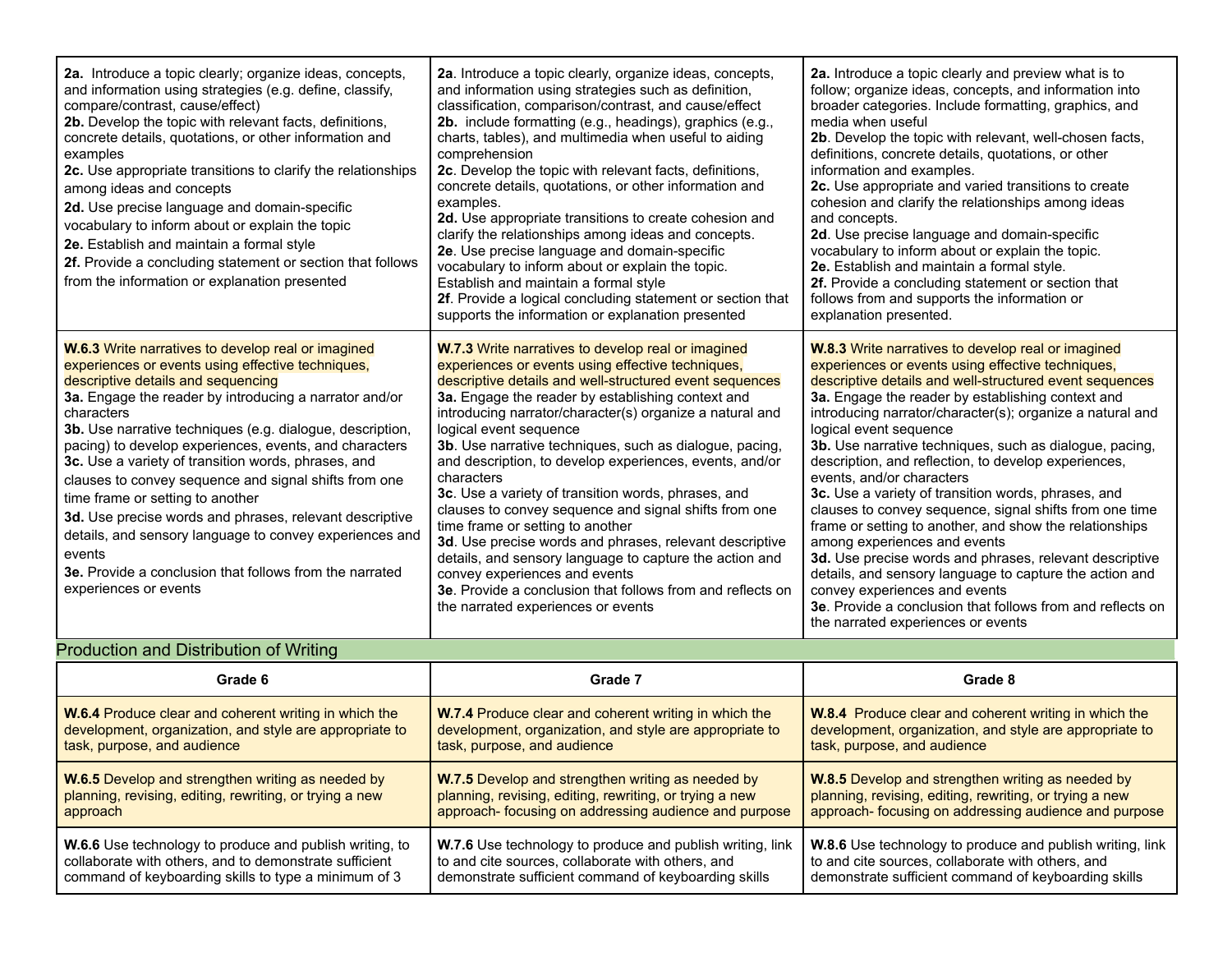| pages in a single sitting                                                                                                                                                                                                       |                                                                                                                                                                                                                                  |                                                                                                                                                                                                                                       |
|---------------------------------------------------------------------------------------------------------------------------------------------------------------------------------------------------------------------------------|----------------------------------------------------------------------------------------------------------------------------------------------------------------------------------------------------------------------------------|---------------------------------------------------------------------------------------------------------------------------------------------------------------------------------------------------------------------------------------|
| Research to Build and Present Knowledge                                                                                                                                                                                         |                                                                                                                                                                                                                                  |                                                                                                                                                                                                                                       |
| Grade 6                                                                                                                                                                                                                         | Grade 7                                                                                                                                                                                                                          | Grade 8                                                                                                                                                                                                                               |
| W.6.7 Conduct short research projects to answer a<br>question, drawing on several sources and refocusing the<br>inquiry when appropriate                                                                                        | W.7.7 Conduct short research projects to answer a<br>question, drawing on several sources and generating<br>additional related, focused questions for further research<br>and investigation                                      | W.8.7 Conduct short research projects to answer a<br>question, drawing on several sources and generating<br>additional related, focused questions that allow for<br>multiple avenues of exploration                                   |
| W.6.8 Assess the credibility of print and digital sources;<br>quote and paraphrase the conclusions of others while<br>avoiding plagiarism by crediting sources                                                                  | W.7.8 Assess the credibility of print and digital sources;<br>quote and paraphrase the conclusions of others while<br>avoiding plagiarism by following a standard format for<br>citation                                         | W.8.8 Search effectively for relevant information. Assess<br>the credibility of print and digital sources; quote and<br>paraphrase the conclusions of others while avoiding<br>plagiarism by following a standard format for citation |
| W.6.9 Draw evidence from literary or informational texts<br>to support analysis, reflection, and research<br>9a. Apply grade 6 reading standards to literature<br>9b. Apple grade 6 reading standards to informational<br>texts | W.7.9 Draw evidence from literary or informational texts<br>to support analysis, reflection, and research.<br>9a. Apply grade 7 reading standards to literature<br>9b. Apply grade 7 reading standards to informational<br>texts | W.8.9 Draw evidence from literary or informational texts<br>to support analysis, reflection, and research.<br>9a. Apply grade 8 reading standards to literature<br>9b. Apply grade 8 reading standards to informational<br>texts      |
| Range of Writing                                                                                                                                                                                                                |                                                                                                                                                                                                                                  |                                                                                                                                                                                                                                       |
| Grade 6                                                                                                                                                                                                                         | Grade 7                                                                                                                                                                                                                          | Grade 8                                                                                                                                                                                                                               |
| W.6.10 Write routinely (both short-term and long-term) for<br>a range of discipline-specific tasks, purposes, and<br>audiences                                                                                                  | W.7.10 Write routinely (both short-term and long-term) for<br>a range of discipline-specific tasks, purposes, and<br>audiences                                                                                                   | W.8.10 Write routinely (both short-term and long-term) for<br>a range of discipline-specific tasks, purposes, and<br>audiences                                                                                                        |

### **Speaking and Listening Standards (SL) 6-8**

|  |  |  | <b>Comprehension and Collaboration</b> |
|--|--|--|----------------------------------------|

| <b>Comprehension and Collaboration</b>                                                                                                                                                                                                                                                                                                                                                                                                                                                                                                                                                                                                              |                                                                                                                                                                                                                                                                                                                                                                                                                                                                                                                                                                                                                                                                                                                   |                                                                                                                                                                                                                                                                                                                                                                                                                                                                                                                                                                                                                                                                                                                              |
|-----------------------------------------------------------------------------------------------------------------------------------------------------------------------------------------------------------------------------------------------------------------------------------------------------------------------------------------------------------------------------------------------------------------------------------------------------------------------------------------------------------------------------------------------------------------------------------------------------------------------------------------------------|-------------------------------------------------------------------------------------------------------------------------------------------------------------------------------------------------------------------------------------------------------------------------------------------------------------------------------------------------------------------------------------------------------------------------------------------------------------------------------------------------------------------------------------------------------------------------------------------------------------------------------------------------------------------------------------------------------------------|------------------------------------------------------------------------------------------------------------------------------------------------------------------------------------------------------------------------------------------------------------------------------------------------------------------------------------------------------------------------------------------------------------------------------------------------------------------------------------------------------------------------------------------------------------------------------------------------------------------------------------------------------------------------------------------------------------------------------|
| Grade 6                                                                                                                                                                                                                                                                                                                                                                                                                                                                                                                                                                                                                                             | Grade 7                                                                                                                                                                                                                                                                                                                                                                                                                                                                                                                                                                                                                                                                                                           | Grade 8                                                                                                                                                                                                                                                                                                                                                                                                                                                                                                                                                                                                                                                                                                                      |
| <b>SL.6.1</b> Engage effectively in a range of collaborative<br>discussions with diverse partners; express ideas clearly<br>and persuasively, and build on the ideas of others<br>1a. Come to discussions prepared and knowledgeable on<br>the topic; draw on that preparation by referring to<br>evidence on the topic, text, or issue to probe and reflect<br>on ideas under discussion<br><b>1b.</b> Follow rules for academic discussions; set specific<br>goals and deadlines, and define individual roles as<br>needed<br>1c. Pose and respond to specific questions with detail by<br>making comments that contribute to the topic, text, or | <b>SL.7.1</b> Engage effectively in a range of collaborative<br>discussions with diverse partners; express ideas clearly<br>and persuasively, and build on the ideas of others<br>1a. Come to discussions prepared and knowledgeable on<br>the topic; draw on that preparation by referring to<br>evidence on the topic, text, or issue to probe and reflect<br>on ideas under discussion<br><b>1b.</b> Follow rules for academic discussions: set and track<br>measurable goals and deadlines, and define individual<br>roles as needed<br>1c. Pose questions that elicit elaboration and respond to<br>others' questions and comments with relevant<br>observations and ideas that bring the discussion back on | <b>SL.8.1</b> Engage effectively in a range of collaborative<br>discussions with diverse partners; express ideas clearly<br>and persuasively, and build on the ideas of others<br>1a. Come to discussions prepared, having read or<br>researched material under study; explicitly draw on that<br>preparation by referring to evidence on the topic, text, or<br>issue to probe and reflect on ideas under discussion<br>1b. Follow rules for academic discussions; set and track<br>measurable goals and deadlines, and define individual<br>roles as needed<br>1c. Pose questions that connect the ideas of several<br>speakers and respond to others' questions and<br>comments with relevant evidence, observations, and |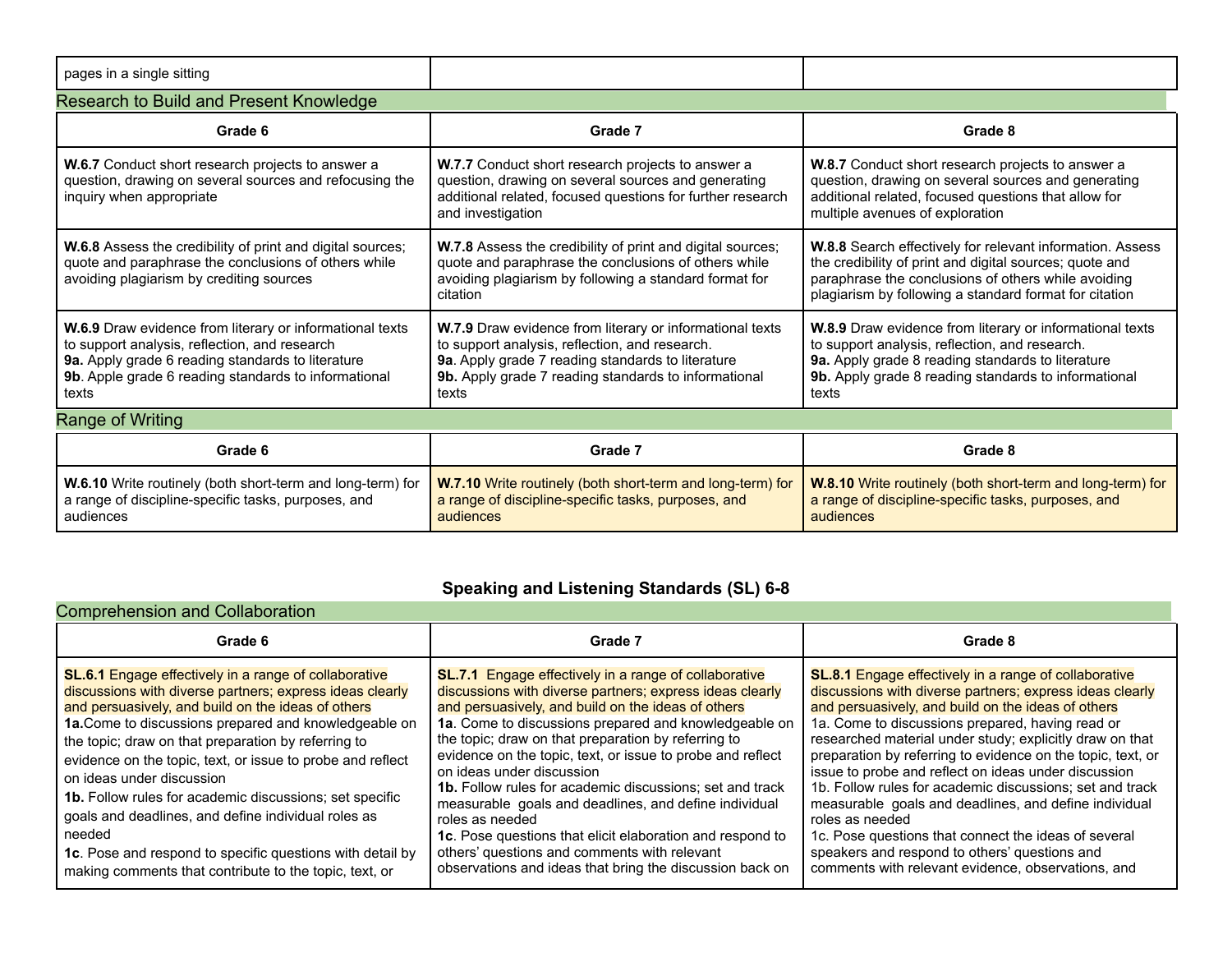| issue under discussion<br>1d. Review the key ideas expressed and demonstrate<br>understanding of multiple perspectives through reflection<br>and paraphrasing                                                                        | topic as needed.<br>1d. Acknowledge new information expressed by others,<br>and, when warranted, modify their own views                                                                                                                          | ideas<br>1d. Acknowledge new information expressed by others,<br>and, when warranted, qualify or justify their own views in<br>light of the evidence presented                                                                                   |
|--------------------------------------------------------------------------------------------------------------------------------------------------------------------------------------------------------------------------------------|--------------------------------------------------------------------------------------------------------------------------------------------------------------------------------------------------------------------------------------------------|--------------------------------------------------------------------------------------------------------------------------------------------------------------------------------------------------------------------------------------------------|
| <b>SL.6.2</b> Interpret information presented in diverse media<br>formats and explain how it contributes to the topic or text<br>under study                                                                                         | <b>SL.7.2</b> Analyze the main ideas and supporting details<br>presented in diverse media and formats and explain how<br>the ideas clarify a topic, text, or issue under study.                                                                  | <b>SL.8.2</b> Analyze the purpose of information presented in<br>diverse media and formats and evaluate the motives<br>(e.g., social, commercial, political) behind its presentation                                                             |
| <b>SL.6.3</b> Delineate a speaker's argument and specific<br>claims, distinguishing claims that are supported by<br>reasons and evidence from claims that are not                                                                    | SL.7.3 Delineate a speaker's argument and specific<br>claims, evaluating the soundness of the reasoning and<br>the relevance and sufficiency of the evidence                                                                                     | SL.8.3 Delineate a speaker's argument and specific<br>claims, evaluating the soundness of the reasoning and<br>the relevance and sufficiency of the evidence and<br>identifying when irrelevant evidence is introduced                           |
| Presentation and Knowledge of Ideas                                                                                                                                                                                                  |                                                                                                                                                                                                                                                  |                                                                                                                                                                                                                                                  |
|                                                                                                                                                                                                                                      |                                                                                                                                                                                                                                                  |                                                                                                                                                                                                                                                  |
| Grade 6                                                                                                                                                                                                                              | Grade 7                                                                                                                                                                                                                                          | Grade 8                                                                                                                                                                                                                                          |
| SL.6.4 Present claims and findings, sequencing ideas<br>logically and using relevant descriptions, facts and details<br>to accentuate main ideas or themes; use appropriate eye<br>contact, adequate volume, and clear pronunciation | <b>SL.7.4 Present claims and findings, emphasizing salient</b><br>points in a focused, coherent manner with pertinent<br>descriptions, facts, details, and examples; use<br>appropriate eye contact, adequate volume, and clear<br>pronunciation | SL.8.4 Present claims and findings, emphasizing salient<br>points in a focused, coherent manner with relevant<br>evidence, valid reasoning, and well-chosen details; use<br>appropriate eye contact, adequate<br>volume, and clear pronunciation |
| SL.6.5 Include multimedia components (e.g., graphics,<br>images, music, sound) and visual displays in<br>presentations to clarify information                                                                                        | SL.7.5 Include multimedia components and visual<br>displays in presentations to clarify claims and findings<br>and emphasize salient points                                                                                                      | SL.8.5 Integrate multimedia and visual displays in<br>presentations to clarify information, strengthen claims<br>and evidence, and add interest                                                                                                  |

### **Language Standards (L) 6-8**

### Conventions of Standard English

| Grade 6                                                                                                                                                                                                                                                                                                                                                                                                                        | Grade 7                                                                                                                                                                                                                                                                                                                                                                                                                                                            | Grade 8                                                                                                                                                                                                                                                                                                                                                                                                                                                                                                              |
|--------------------------------------------------------------------------------------------------------------------------------------------------------------------------------------------------------------------------------------------------------------------------------------------------------------------------------------------------------------------------------------------------------------------------------|--------------------------------------------------------------------------------------------------------------------------------------------------------------------------------------------------------------------------------------------------------------------------------------------------------------------------------------------------------------------------------------------------------------------------------------------------------------------|----------------------------------------------------------------------------------------------------------------------------------------------------------------------------------------------------------------------------------------------------------------------------------------------------------------------------------------------------------------------------------------------------------------------------------------------------------------------------------------------------------------------|
| <b>L.6.1</b> Demonstrate command of the conventions of<br>Standard English grammar and usage when writing or<br>speaking<br>1a. Ensure pronouns are in the proper form (subjective,<br>objective, possessive)<br><b>1b.</b> Use intensive pronouns (e.g., <i>myself, ourselves</i> )<br>1c. Recognize and correct inappropriate shifts in pronoun<br>number and person<br>1d. Recognize and correct vague pronouns (i.e., ones | <b>L.7.1</b> Demonstrate command of the conventions of<br>Standard English grammar and usage when writing or<br>speaking<br>1a. Explain the function of phrases and clauses and their<br>function in specific sentences<br>1b. Choose among simple, compound, complex, and<br>compound-complex sentences to signal differing<br>relationships among ideas<br>1c. Place phrases and clauses within a sentence,<br>recognizing and correcting misplaced and dangling | <b>L.8.1</b> Demonstrate command of the conventions of<br>Standard English grammar and usage when writing or<br>speaking<br>1a. Explain the function of verbals (gerunds, participles,<br>infinitives) and their function in particular sentences<br>1b. Form and use verbs in the active and passive voice.<br><b>1c.</b> Form and use verbs in the indicative, imperative,<br>interrogative, conditional, and subjunctive mood.<br><b>1d.</b> Recognize and correct inappropriate shifts in verb<br>voice and mood |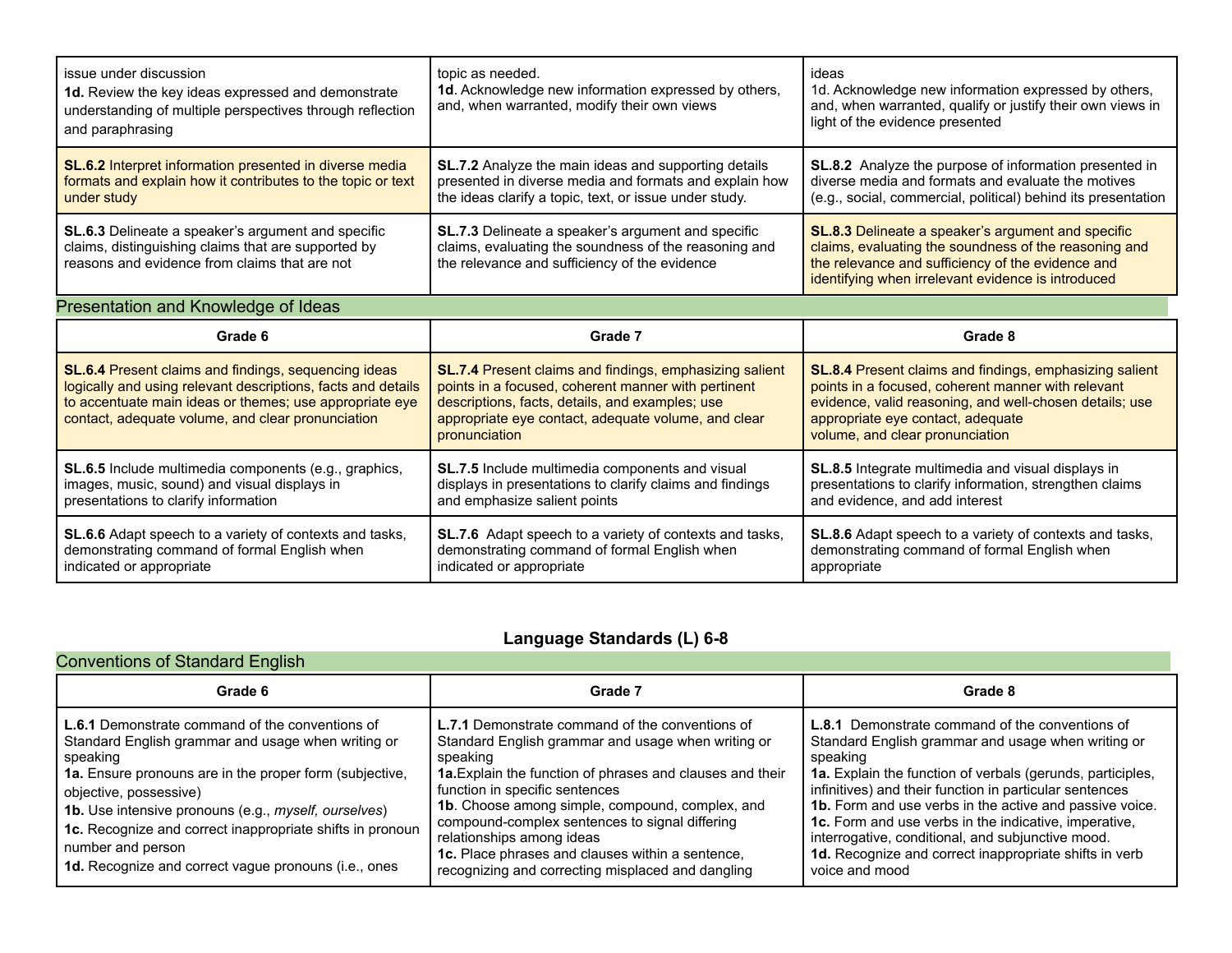| with unclear or ambiguous antecedents)<br><b>1e.</b> Recognize variations from Standard English in their<br>own and others' writing and speaking, and identify and<br>use strategies to improve expression in conventional<br>language                               | modifier                                                                                                                                                                                                  |                                                                                                                                                                                                                                                                |
|----------------------------------------------------------------------------------------------------------------------------------------------------------------------------------------------------------------------------------------------------------------------|-----------------------------------------------------------------------------------------------------------------------------------------------------------------------------------------------------------|----------------------------------------------------------------------------------------------------------------------------------------------------------------------------------------------------------------------------------------------------------------|
| <b>L.6.2</b> Demonstrate command of the conventions of<br>Standard English capitalization, punctuation, and spelling<br>when writing<br>2a. Use punctuation (commas, parentheses, dashes) to<br>set off nonrestrictive/parenthetical elements<br>2b. Spell correctly | <b>L.7.2</b> Demonstrate command of the conventions of<br>Standard English capitalization, punctuation, and spelling<br>when writing<br>2a. Use a comma to separate two adjectives<br>2b. Spell correctly | <b>L.8.2</b> Demonstrate command of the conventions of<br>Standard English capitalization, punctuation, and spelling<br>when writing<br>2a. Use punctuation to indicate a pause or break<br>2b. Use an ellipsis to indicate an omission<br>2c. Spell correctly |

## Knowledge of Language\_\_\_\_\_\_\_\_\_\_\_\_\_\_\_\_\_\_\_\_\_\_\_\_\_\_\_\_\_\_\_\_\_\_\_\_\_\_\_\_\_\_\_\_\_\_\_\_\_\_\_\_\_\_\_\_\_\_\_\_\_\_\_\_\_\_\_\_\_\_\_\_\_\_\_\_\_\_\_\_\_\_\_\_\_\_\_\_\_\_\_\_\_\_\_\_\_\_

| Grade 6                                                                                                                                                                                                                                            | Grade 7                                                                                                                                                                                                                                     | Grade 8                                                                                                                                                                                                                                                                                                                                                       |
|----------------------------------------------------------------------------------------------------------------------------------------------------------------------------------------------------------------------------------------------------|---------------------------------------------------------------------------------------------------------------------------------------------------------------------------------------------------------------------------------------------|---------------------------------------------------------------------------------------------------------------------------------------------------------------------------------------------------------------------------------------------------------------------------------------------------------------------------------------------------------------|
| <b>L.6.3 Use knowledge of language and its conventions</b><br>when writing, speaking, reading, or listening<br>3a. Vary sentence patterns for meaning, reader/listener<br>interest, and style<br><b>3b.</b> Maintain consistency in style and tone | <b>L.7.3 Use knowledge of language and its conventions</b><br>when writing, speaking, reading, or listening<br>3a. Choose language that expresses ideas precisely and<br>concisely, recognizing and eliminating wordiness and<br>redundancy | <b>L.8.3</b> Use knowledge of language and its conventions<br>when writing, speaking, reading, or listening<br>3a. Use verbs in the active and passive voice and in the<br>conditional and subjunctive mood to achieve particular<br>effects (e.g., emphasizing the actor or the action;<br>expressing uncertainty or describing a state contrary to<br>fact) |

### Vocabulary Aquisition and Use\_\_\_\_\_\_\_\_\_\_\_\_\_\_\_\_\_\_\_\_\_\_\_\_\_\_\_\_\_\_\_\_\_\_\_\_\_\_\_\_\_\_\_\_\_\_\_\_\_\_\_\_\_\_\_\_\_\_\_\_\_\_\_\_\_\_\_\_\_\_\_\_\_\_\_\_\_\_\_\_\_\_\_\_\_\_\_\_\_\_\_\_\_

| Grade 6                                                                                                                                                                                                                                                                                                                                                                                                                                                                                                                                                                                                            | Grade 7                                                                                                                                                                                                                                                                                                                                                                                                                                                                                                                                                                     | Grade 8                                                                                                                                                                                                                                                                                                                                                                                                                                                                                                                                                                     |
|--------------------------------------------------------------------------------------------------------------------------------------------------------------------------------------------------------------------------------------------------------------------------------------------------------------------------------------------------------------------------------------------------------------------------------------------------------------------------------------------------------------------------------------------------------------------------------------------------------------------|-----------------------------------------------------------------------------------------------------------------------------------------------------------------------------------------------------------------------------------------------------------------------------------------------------------------------------------------------------------------------------------------------------------------------------------------------------------------------------------------------------------------------------------------------------------------------------|-----------------------------------------------------------------------------------------------------------------------------------------------------------------------------------------------------------------------------------------------------------------------------------------------------------------------------------------------------------------------------------------------------------------------------------------------------------------------------------------------------------------------------------------------------------------------------|
| <b>L.6.4</b> Determine or clarify the meaning of unknown and<br>multiple-meaning words and phrases, using an array of<br>strategies<br>4a. Use context as a clue to the meaning of a word or<br>phrase<br>4b. Use common, grade-appropriate Greek or Latin<br>affixes and roots as clues to the meaning of a word (e.g.,<br>audience, auditory, audible)<br>4c. Use digital and printed reference materials to<br>determine the pronunciation, meaning, and part of<br>speech of key words and phrases<br>4d. Verify the assumed definition of a word by using<br>reference materials and/or in-text context clues | <b>L.7.4</b> Determine or clarify the meaning of unknown and<br>multiple-meaning words and phrases, using an array of<br>strategies<br>4a. Use context as a clue to the meaning of a word or<br>phrase<br>4b. Use common, grade-appropriate Greek or Latin<br>affixes and roots as clues to the meaning of a word<br>4c. Use digital and printed reference materials to<br>determine the pronunciation, meaning, and part of<br>speech of key words and phrases<br>4d. Verify the assumed definition of a word by using<br>reference materials and/or in-text context clues | <b>L.8.4</b> Determine or clarify the meaning of unknown and<br>multiple-meaning words and phrases, using an array of<br>strategies<br>4a. Use context as a clue to the meaning of a word or<br>phrase<br>4b. Use common, grade-appropriate Greek or Latin<br>affixes and roots as clues to the meaning of a word<br>4c. Use digital and printed reference materials to<br>determine the pronunciation, meaning, and part of<br>speech of key words and phrases<br>4d. Verify the assumed definition of a word by using<br>reference materials and/or in-text context clues |
| <b>L.6.5</b> Demonstrate understanding of figurative language,<br>word relationships and nuances in word meanings<br>5a. Interpret figures of speech (e.g., personification) in<br>context<br><b>5b.</b> Use the relationship between particular words (e.g.,                                                                                                                                                                                                                                                                                                                                                      | <b>L.7.5</b> Demonstrate understanding of figurative language,<br>word relationships and nuances in word meanings<br>5a. Interpret figures of speech (e.g., literary, biblical,<br>and mythological allusions) in context.<br>5b. Use the relationship between particular words<br>(e.g., synonym/antonym, analogy) to better                                                                                                                                                                                                                                               | <b>L.8.5</b> Demonstrate understanding of figurative language,<br>word relationships and nuances in word meanings<br>5a. Interpret figures of speech (e.g., verbal irony, puns) in<br>context.<br>5b. Use the relationship between particular words<br>(e.g., synonym/antonym, analogy) to better                                                                                                                                                                                                                                                                           |